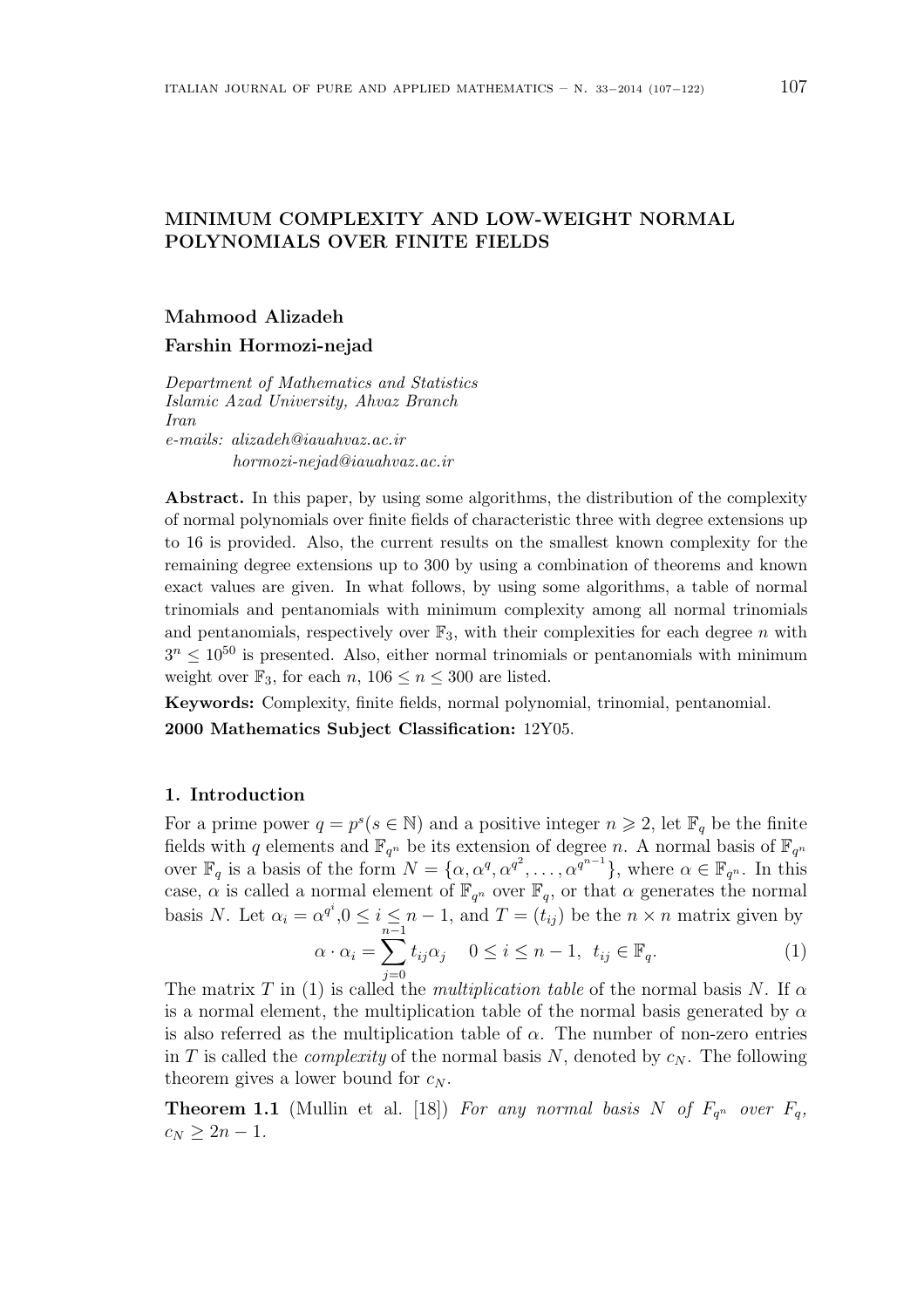A normal basis N is called optimal normal basis (ONB) if  $c_N = 2n - 1$ . It is well known that, when using normal bases, the speed of multiplications over  $\mathbb{F}_q$ depends directly on  $c_N$  (see [6], Section 11.2.2), and it is important to use a normal basis in  $\mathbb{F}_q$ , with the lowest possible complexity. When no optimal normal basis exists, the problem of classifying the low complexity normal bases stays open.

A monic irreducible polynomial  $F(x) \in \mathbb{F}_q[x]$  is called *normal polynomial* or N-polynomial if its roots form a normal basis or, equivalently, if they are linearly independent over  $\mathbb{F}_q$ . The elements in a normal basis are exactly the roots of some N-polynomial. Hence an N-polynomial is just another way of describing a normal basis. On the other side, the polynomials of low weight (with minimum number of nonzero coefficients) can lead to more efficient implementation of the arithmetic of  $\mathbb{F}_q$ . In [23] Seroussi presents a table of either irreducible trinomials or pentanomials (polynomials with three or five number of nonzero coefficients) over the finite field  $\mathbb{F}_2$ , For each degree n in the range  $2 \leq n \leq 10,000$ . In general the problem of existence of normal trinomials or pentonomials of each fixed degree n stays open. Peterson and Weldon [20] list a set of normal polynomial of degree  $n \leq 34$  over  $\mathbb{F}_2$ . For a better understanding of the behavior of the complexities of normal elements in  $\mathbb{F}_q$ , tables summarizing the complexity distribution are important tools. In ([12], Section 3.3), Jungnickel provides a table with minimum and maximum complexities of normal elements in  $\mathbb{F}_{2^n}$ , for each n smaller than or equal to 30. In ([12], Section 5.4), for  $31 \leq n \leq 60$ , he provides a table due to Geiselmann [8] with the lowest complexities found via free polynomials. Masuda, Moura, Panario and Thomson [15] provide the distribution of the complexity of normal elements for binary fields with degree extensions up to 39, using some algorithms that test field elements. They also provide the current results on the smallest known complexity for the remaining degree extensions up to 528, using a combination of constructive theorems and known exact values.

Morgan and Mullen [17] published tables of primitive normal polynomials with three, four or five number of nonzero coefficients of degree n over  $\mathbb{F}_p$  for each  $p^n \leq 10^{50}$  with  $p \leq 97$ .

The software and hardware implementation of arithmetic in the fields with characteristic three has been intensively studied in recent years. Some results in the hardware or software implementations in the finite fields with characteristic three can be found in [9], [10], [11], [13], [19]. The elements of the finite fields  $\mathbb{F}_{3^s}$ can be represented using a normal basis.

In this paper, using some algorithms that efficiently test normality of polynomials and compute the complexities of them, we provide the distribution of the complexity of normal polynomials for finite fields of characteristic three with degree extensions up to 16. We also provide current results on the lowest known complexity for the remaining degree extensions up to 300 by using a combination of theorems and known exact values. In the continue, using some algorithms, a table of normal trinomials and pentanomials with minimum complexity among all normal trinomials and pentanomials, respectively over  $\mathbb{F}_3$ , with their complexities for each degree n with  $3^n \leq 10^{50}$  is presented. Also, either normal trinomials or pentanomials with minimum weight over  $\mathbb{F}_3$ , for each n,  $106 \le n \le 300$  are listed.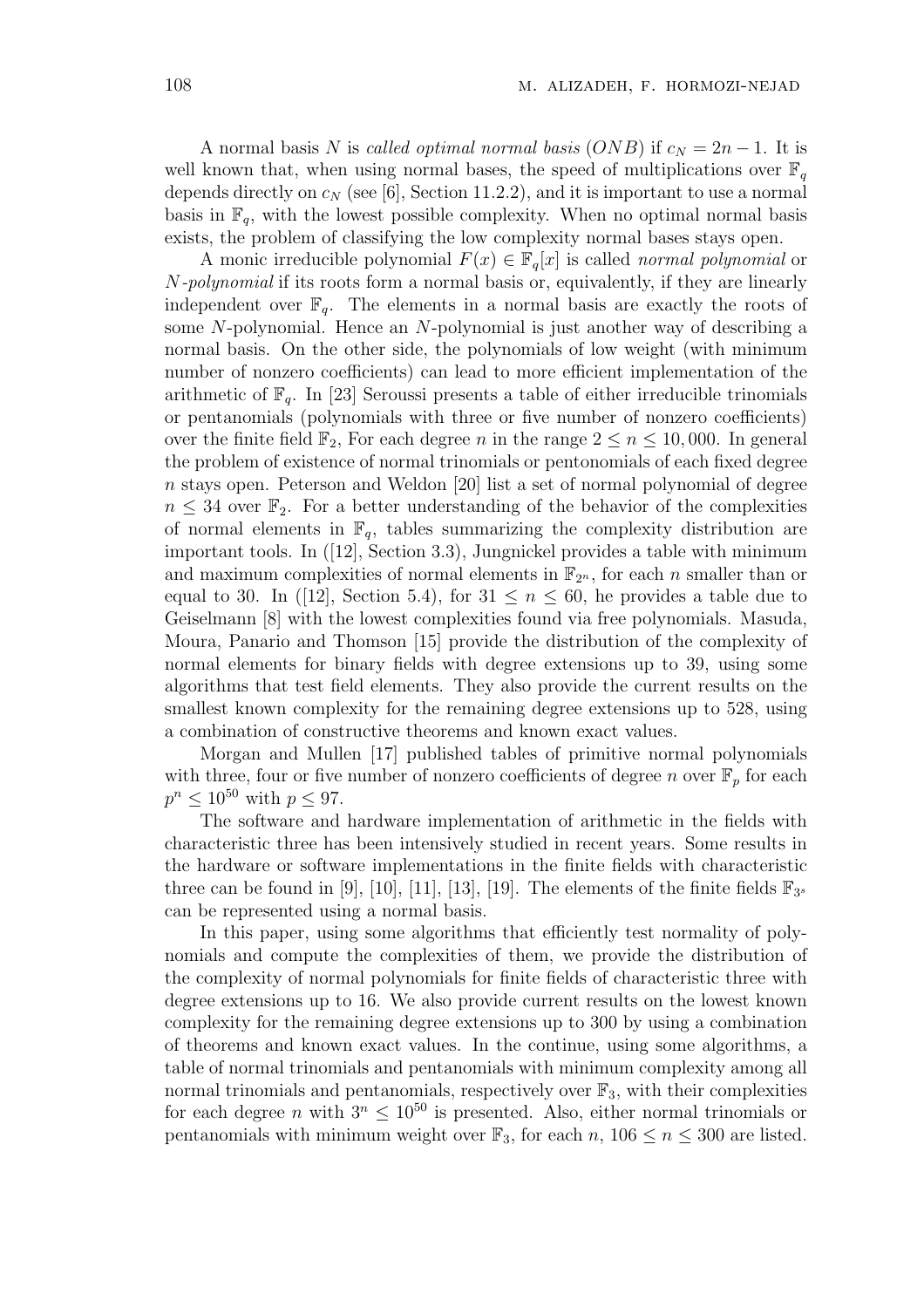#### 2. Preliminaries

We need the following results for next study. The following proposition determine that whether an irreducible polynomial is normal or not.

**Proposition 2.1** (Gao, see [16], Theorem 4.6) Let  $f(x)$  be an irreducible polynomial of degree n over  $\mathbb{F}_q$ . Let  $\alpha_i = \alpha^{q^i}$ , and  $t_i = Tr_{q^n|q}(\alpha_0\alpha_i)$ ,  $0 \le i \le n-1$ , where  $\alpha \in \mathbb{F}_{q^n}$  is a root of  $f(x)$ . Then  $f(x)$  is a normal polynomial over  $\mathbb{F}_q$  if and only if the polynomial  $N(x) = \sum_{n=1}^{n-1}$  $t_ix^i \in \mathbb{F}_q[x]$  is relatively prime to  $x^n-1$ .

**Notation 2.2** Let  $f(x) = \sum_{i=0}^{n} c_i x^i$  be an N-polynomial over  $\mathbb{F}_q$ . Then  $c_{n-1} \neq 0$ .

 $i=0$ 

**Proposition 2.3** ([16], Corollary 4.19) Let  $n=p^e$  for some e, and  $f(x)=\sum_{n=1}^n$  $i=0$  $c_ix^i$ 

be an irreducible polynomial over  $\mathbb{F}_q$ . Then  $f(x)$  is an N-polynomial if and only *if*  $c_{n-1} \neq 0$ .

The number of normal polynomials of degree n over  $F_q$  will be compute by the following proposition.

**Proposition 2.4** (Ore, [12], Theorem 3.1.5) Let q be a power of the prime p, let n be a positive integer and write  $n = p^a m$ , where p does not divide m. Then the number of normal bases of  $F_{q^n}$  over  $F_q$  equals

$$
\frac{1}{n} \phi_q(x^n - 1) = (q^n/n) \prod_{d|m} (1 - q^{-o_d(q)})^{\phi(d)/o_d(q)},
$$

where  $\phi_q(f)$  is the number of polynomials of degree smaller than the degree of f which are relatively prime to f,  $o_n(a)$  is the order of a modulo n, and  $\phi(d)$  is the number of positive integers smaller than d that are relatively prime to d.

**Proposition 2.5** ([16], Theorem 5.2) Let  $n + 1$  is prime and q is primitive in  $Z_{n+1}$ . Then  $\mathbb{F}_{q^n}$  over  $\mathbb{F}_q$  has an optimal normal basis.

**Proposition 2.6** ([12], Theorem 3.3.13) Let  $\alpha$  and  $\beta$  generate normal bases A and B for  $\mathbb{F}_{q^m}$  and  $\mathbb{F}_{q^n}$  over  $\mathbb{F}_q$ , respectively. Assume that m and n are coprime and put  $\gamma = \alpha \cdot \beta$ . Then

- 1.  $\gamma$  generates a normal bases N for  $\mathbb{F}_{q^{\text{mn}}}$  over  $\mathbb{F}_{q}$ .
- 2.  $c_N = c_A \cdot c_B$ .

Let n, k be integers such that  $r = nk+1$  is a prime, and let q be a prime power with  $gcd(q, r) = 1$ . Let  $\beta$  be a primitive rth root of unity in  $\mathbb{F}_{q^{nk}}$ . Furthermore, let G be the unique subgroup of order k in  $Z_r^*$ . The element  $\alpha =$  $\gamma{\in}G$  $\beta^{\gamma}$  is called a Gauss period of type  $(n, k)$  over  $\mathbb{F}_q$ . In fact  $\alpha \in \mathbb{F}_{q^n}$  and is a normal element of  $\mathbb{F}_{q^n}$  over  $\mathbb{F}_q$  if and only if  $gcd(e, n) = 1$ , where e is the index of q modulo r.

In this case, a normal basis generated by a normal Gauss periods is denoted by GNB. We will use of the normal Gauss periods over  $\mathbb{F}_3$ , listed in the Table 3 in [7], for construction of our tables.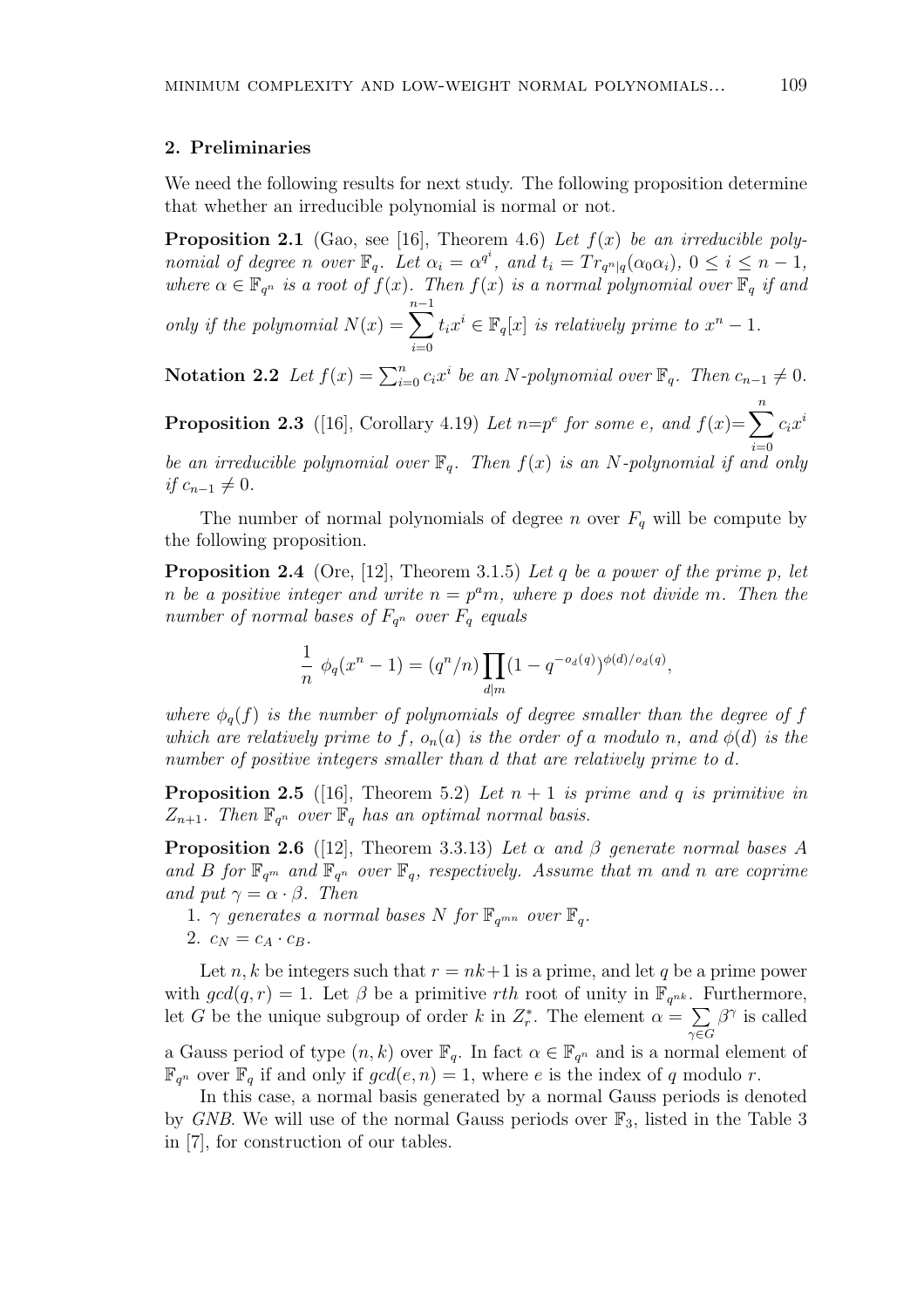**Proposition 2.7** (see [1] and [5]) Let  $\alpha$  be a normal Gauss period of type  $(n, k)$ over  $\mathbb{F}_3$  and N is the normal basis generated by  $\alpha$ . Then

- 1.  $c_N \leq (k+1)n k$ .
- 2. if  $k \equiv 0 \pmod{3}$  then  $c_N \leq nk-1$ .
- 3. if  $k = 2$  or 3 then  $c_N = 3n 2$ .
- 4. if  $k = 4$  then  $c_N \leq 5n 7$ .
- 5. if  $k = 5$  or 6 then  $c_N \leq 6n 11$ .

We give two classes of theorems which allows us to construct even more low complexity normal bases in subfields of finite fields containing optimal normal bases and normal basis generated by a Gauss period.

**Proposition 2.8** ([5], Theorem 4.2) Let  $\alpha$  be a type  $(n, 3)$  Gauss period generating a normal basis N of  $\mathbb{F}_{3^n}$  over  $\mathbb{F}_3$ . Further, suppose  $n = ml$  be integers,  $\beta = Tr_{3^n|3^m}(\alpha)$  and  $c_N$  is the complexity of the normal basis generated by  $\beta$ . Then

- 1. If m and l are odd, then  $c_N \leq 3lm 2$ .
- 2. Otherwise,  $c_N \leq 3lm 1$ .

**Proposition 2.9** [4] Let  $\alpha \in \mathbb{F}_{q^n}$  generate an optimal normal basis of Type I of  $\mathbb{F}_{q^n}$  over  $\mathbb{F}_q$ ,  $n > 2$ , and  $\beta = Tr_{q^n|q^m}(\alpha)$  with  $m = \frac{n}{k}$  $\frac{n}{k}$  and  $k \leq m$ . Suppose  $c_N$  is the complexity of the normal basis generated by  $\beta$ . Then

- 1. If m is even and k is odd, then  $c_N \leq (k+1)m 3k + 2$ .
- 2. Otherwise  $c_N \leq (k+1)m k$ .

The normal basis generated by Propositions 2.8 and 2.9 are denoted by Trace GNB and *Trace ONB*, respectively.

#### 3. Algorithms

We assume that the arithmetic in  $\mathbb{F}_q$  is given. The cost measure of an algorithm will be the number of operations in  $\mathbb{F}_q$ . The algorithms in this paper use basic polynomial operations like products, divisions, gcd's and to solve linear equation systems. We consider in this paper exclusively FFT (Fast Fourier Transform) based arithmetic, similar results hold for classical arithmetic. Let  $M(n) = n \log(n) \log \log(n)$ . The cost of multiplying and dividing two polynomials of degree at most n using fast arithmetic ([3], [21], [22]) can be taken as  $O(M(n))$ and  $O(log(n)M(n))$ , respectively, and the cost of gcd's between two polynomials of degree at most n can be taken as  $O(\log(n)M(n))$  operations in  $\mathbb{F}_q$ .

The cost of computing  $h^q \pmod{f}$  by using the classical repeated squaring method (see [14], pp. 441-442), where h is a polynomial over  $\mathbb{F}_q$  of degree less than n, is  $O(\log(q)M(n))$  in  $\mathbb{F}_q$  using FFT based methods. The cost of solving a system of *n* linear equations with *n* variables is  $O(n^2)$ .

The following algorithm is a variant of Algorithm 2.1 in [2]. This algorithm efficiently tests normality of a given irreducible polynomial over  $\mathbb{F}_q$ .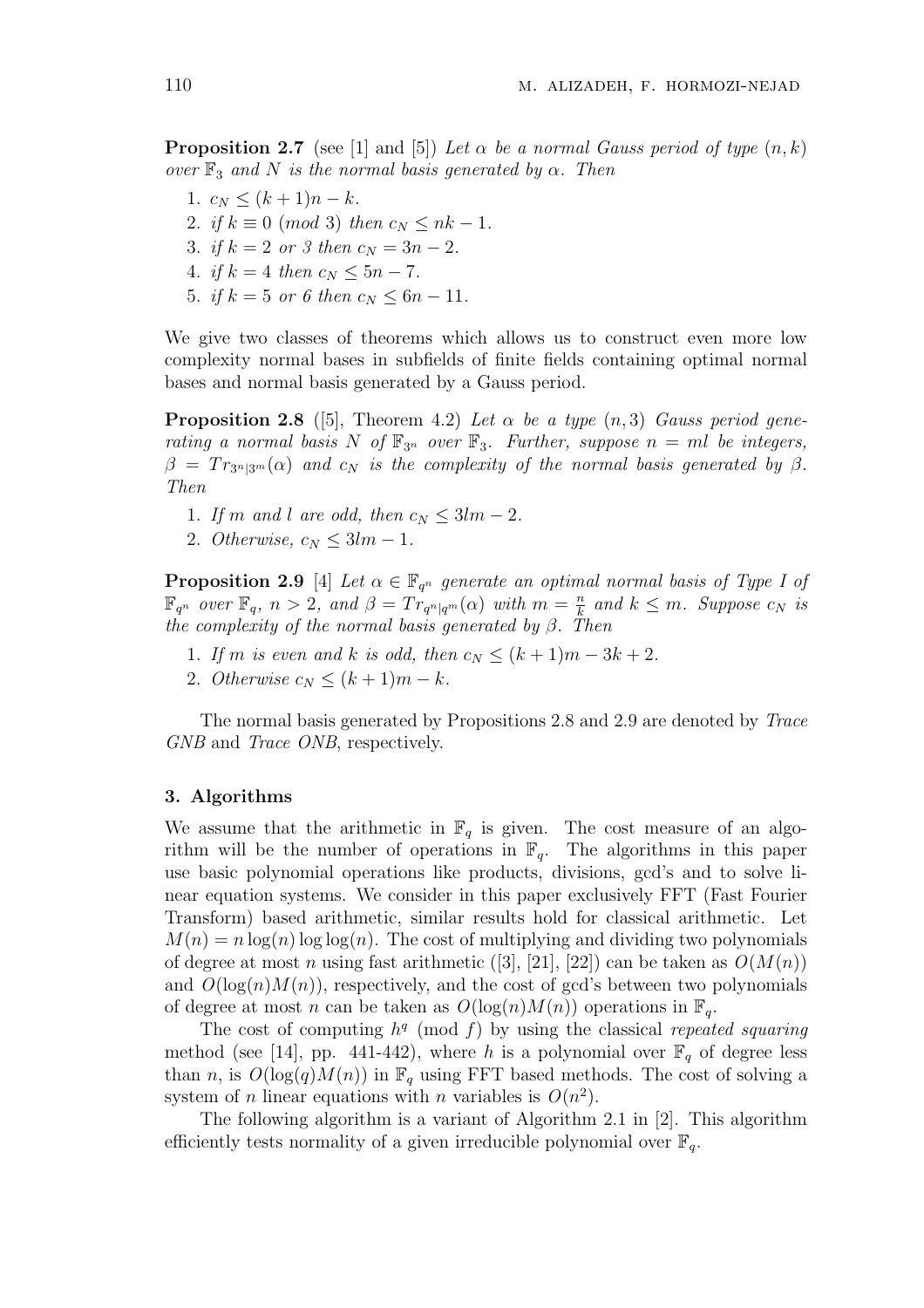#### Algorithm 3.1

**Input:** An irreducible polynomial  $f(x) = \sum_{n=1}^{\infty}$  $i=0$  $c_i x^i \in \mathbb{F}_q[x]$ . **output:** Either  $f(x)$  is normal' or  $f(x)$  is not normal'.

1) if 
$$
c_{n-1} \neq 0
$$
  
\n2)  $n := deg(f(x));$   
\n3) if  $n = p^e$ , for some  $e \in \mathbb{N}$ , then 'f(x) is a normal polynomial'  
\n4) else  
\n5) for  $j := 0$  to  $n - 1$   
\n6)  $t_j := \sum_{i=0}^{n-1} ((x^{q^j+1} \pmod{f(x)}))^{q^i} \pmod{f(x)});$   
\n7) end for  
\n8)  $g := gcd\left(\sum_{j=0}^{n-1} t_j x^j, x^n - 1\right);$   
\n9) if  $g = 1$ , then 'f(x) is a normal polynomial'  
\n10) else 'f(x) is not a normal polynomial';  
\n11) end if  
\n12) end if  
\n13) else 'f(x) is not a normal polynomial';  
\n14) end if

Obviously, by Notation 2.2, the irreducible polynomial  $f(x) = \sum_{n=1}^n$  $i=0$  $c_i x^i \in \mathbb{F}_q[x]$ is not an N-polynomial over  $F_q$  if  $c_{n-1} = 0$ . Also according to Proposition 2.3, if  $n = p^e$ , for some  $e \in \mathbb{N}$ , then  $f(x) = \sum_{n=1}^{\infty}$  $i=0$  $c_i x^i \in \mathbb{F}_q[x]$  is a normal polynomial over  $\mathbb{F}_q$  if and only if  $c_{n-1} \neq 0$ . So the correctness of the above algorithm is based on Proposition 2.1.

Theorem 3.2 The above algorithm correctly tests normality of irreducible polynomials, and uses  $O(nM(n)$   $(n \log(q) + \log(n)))$  operations in  $\mathbb{F}_q$ .

**Proof.** The basic idea of this algorithm is to compute  $x^{q^{j+1}}$  (mod  $f(x)$ ) and  $(x^{q^{j}+1})^{q^{i}}$  (mod  $f(x)$ ) for each  $0 \leq i, j \leq n-1$  by repeated squaring method, and then to take the correspondent *gcd*.

Obviously, line 6 of the algorithm computes  $t_j = Tr_{q^n|q}(\alpha^{q^j+1})$ , for each  $0 \leq j \leq n-1$ , where  $\alpha \in \mathbb{F}_{q^n}$  is a root of  $f(x)$ . Hence, according to Proposition 2.1, the above algorithm correctly tests normality of irreducible polynomials. Our algorithm computes  $x^{q^j} \pmod{f(x)}$ ,  $x^{q^j} \cdot x \pmod{f(x)}$  and  $(x^{q^j} \cdot x)^{q^i} \pmod{f(x)}$ for each  $0 \le i, j \le n - 1$ . The number of polynomial multiplications in this algorithm, to compute all powers using repeated squaring is  $(n-1)\log q + (n-1)^2 \log q$ . So the cost of all exponentiations is  $O(n^2M(n)\log(q))$ . The number of polynomial multiplications in this algorithm, to compute all  $x^{q^j} \cdot x \pmod{f(x)}$ ,  $0 \leq j \leq n-1$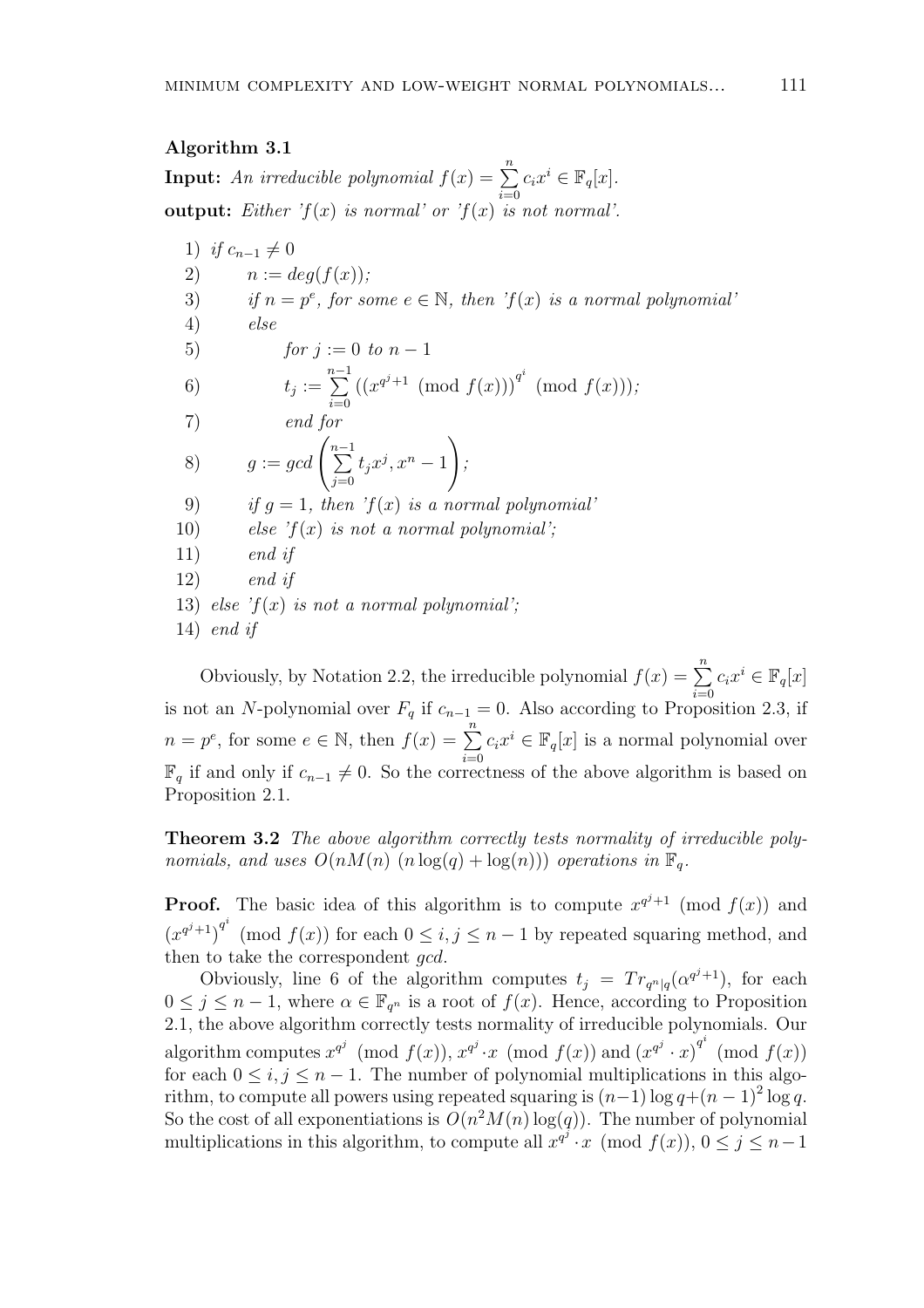is  $n + n \log n$ , and so the cost of compute them is  $O(nM(n) \log(n))$ . Therefore, in the worst case, the total cost of our algorithm, with consideration the cost of a gcd in the algorithm, is  $O(nM(n)(n \log(q) + \log(n)))$  using FFT based multiplication algorithms.  $\blacksquare$ 

Since the elements in a normal basis are exactly the roots of some N-polynomials, there is a canonical one-to-one correspondence between N-polynomials and normal basis. So we may denote the complexity of the normal polynomial  $f(x)$  by  $c_N$ , when the elements in the normal basis N are exactly the roots of  $f(x)$ . The following algorithm which is given in [2], computes the complexity of normal polynomials over  $\mathbb{F}_q$ .

#### Algorithm 3.3

**Input:** An N-polynomial  $f(x)$  of degree n over  $\mathbb{F}_q$ . Out put: The complexity  $c_N$  of normal polynomial  $f(x)$ .

- 1)  $c_N := 0;$
- 2) for  $i := 1$  to n
- 3) find solution  $T_i = (t_{i1}, t_{i2}, ..., t_{in})$  of the following linear equation system:

$$
k_i(x) = \sum_{j=1}^n t_{ij} r_j(x),
$$
\n(2)

where  $r_j(x) = x^{q^{j-1}} \pmod{f(x)}$  and  $k_i(x) = x^{q^{i-1}+1} \pmod{f(x)}$ ;

- 4) for  $j := 1$  to n
- 5) if  $t_{ij} \neq 0$  then  $c_N = c_N + 1$ ;
- 6) end for;
- 7) end for;
- 8) return  $c_N$ .

Theorem 3.4 The above algorithm computes the complexity of a normal polynomial, and uses  $O(n(n^2 + M(n) \log(qn)))$  operations in  $\mathbb{F}_q$ .

**Proof.** The basic idea of this algorithm is to compute  $x^{q^{i-1}} \pmod{f(x)}$  for each  $1 \leq i \leq n$  by repeated squaring, and then to solve the correspondent linear equation system. Clearly, line 3 of the algorithm solves the linear equation system

$$
\alpha^{q^{i-1}+1} = \sum_{j=1}^{n} t_{ij} \alpha^{q^{j-1}} \quad 1 \le i \le n, \ t_{ij} \in \mathbb{F}_q,
$$

where  $\alpha \in \mathbb{F}_{q^n}$  is a root of  $f(x)$ . Hence, by (2), the above algorithm correctly computes the complexity of a normal polynomial.

This algorithm computes  $x^{q^j} \pmod{f(x)}$  and  $x^{q^j} \cdot x \pmod{f(x)}$  for each  $0 \leq j \leq n-1$ . The number of polynomial multiplications in this algorithm, to compute all powers using repeated squaring is  $(n - 1) \log q$ . So the cost of all exponentiations is  $O(nM(n) \log q)$ . The number of polynomial multiplications in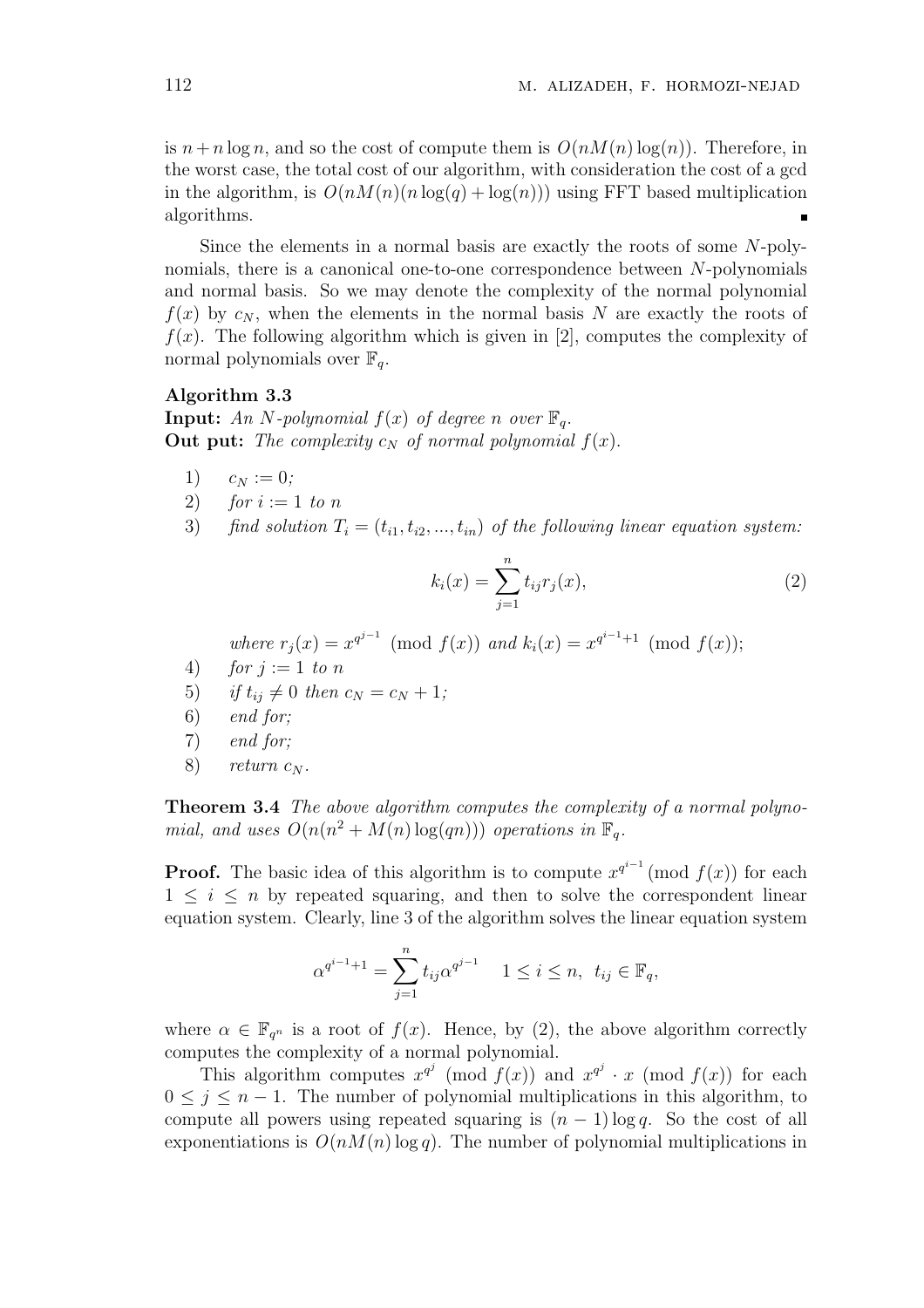this algorithm to compute all  $x^{q^j} \cdot x \pmod{f(x)}$ ,  $0 \leq j \leq n-1$  is  $n+n \log n$ , and so the cost of to compute them is  $O(nM(n) \log(n))$ . The cost of solving n times a system of *n* linear equations and *n* variables is  $O(n^3)$ . Therefore, the total cost of this algorithm is  $O(n(n^2 + M(n) \log(qn)))$  using FFT based multiplication algorithms.

#### 4. Tables

By using the Algorithms 3.1 and 3.3, in Table 1, a statistical table consist the number of normal polynomials found  $(No = \frac{1}{n})$  $\frac{1}{n}\phi_3(x^n-1)$ , minimum and maximum complexities  $(Min, Max)$ , average, variance and standard deviation of their complexities  $(Avg, Var, Std, Dev)$  is given. Using Table 1 the distribution of the complexity of normal polynomials for finite fields of characteristic three with degree extensions up to 16 is provided. The Tables 3 and 4 give us the current results on the smallest known complexity for the degree extensions from 17 up to 300 by using a combination of theorems and known exact values. For convenience, in the Table 2, using the Proposition 2.5, we list all the values of  $n \leq 10000$  for which there is an optimal normal polynomial of degree n over  $\mathbb{F}_3$ . We also provide a table, in the Table 5, of normal trinomials and pentanomials with minimum complexity among all normal trinomials and pentanomials, respectively over  $\mathbb{F}_3$ , with their complexities for each degree n with  $3^n \leq 10^{50}$ . In the continue, either normal trinomials or pentanomials with minimum weight over  $\mathbb{F}_3$ , for each  $n, 106 \le n \le 300$  are presented. For this, in our search procedure, for a given n,  $106 \leq n \leq 300$ , we first tried to locate a normal trinomial of degree n over  $\mathbb{F}_3$ . Failing this, a search was conducted among pentanomials. Among those polynomials, the polynomial  $f(x)$  listed is such that the degree of  $f(x) - x^n - a_{n-1}x^{n-1}$ for each  $a_{n-1} \in \mathbb{F}_3^*$  is lowest. The results of this search procedure in a table in the Table 6 are listed.

The choice of n with  $3^n \leq 10^{50}$ , and  $106 \leq n \leq 300$  as the stopping point for the Tables 5 and 6 respectively, are quite arbitrary, and it should not be particularly difficult to extend the tables to larger values of  $n$ . In the Tables 5 and 6 only the nonzero terms are represented. For example the polynomial  $x^{35} + x^{34} +$  $2x^{23} + 2x^{10} + 1$  over  $\mathbb{F}_3$  is represented as  $35 : 1, 34 : 1, 23 : 2, 10 : 2, 0 : 1$ . In the Table 5 the first column, headed by  $f(x)$ , contains the minimum complexity trinomials and pentanomials, the second column headed by  $c_N$ , contains the corresponding value of the complexity of  $f(x)$ , and the third column, headed by No, contains the number of all normal trinomials and pentanomials, which are founded by Algorithm 3.1.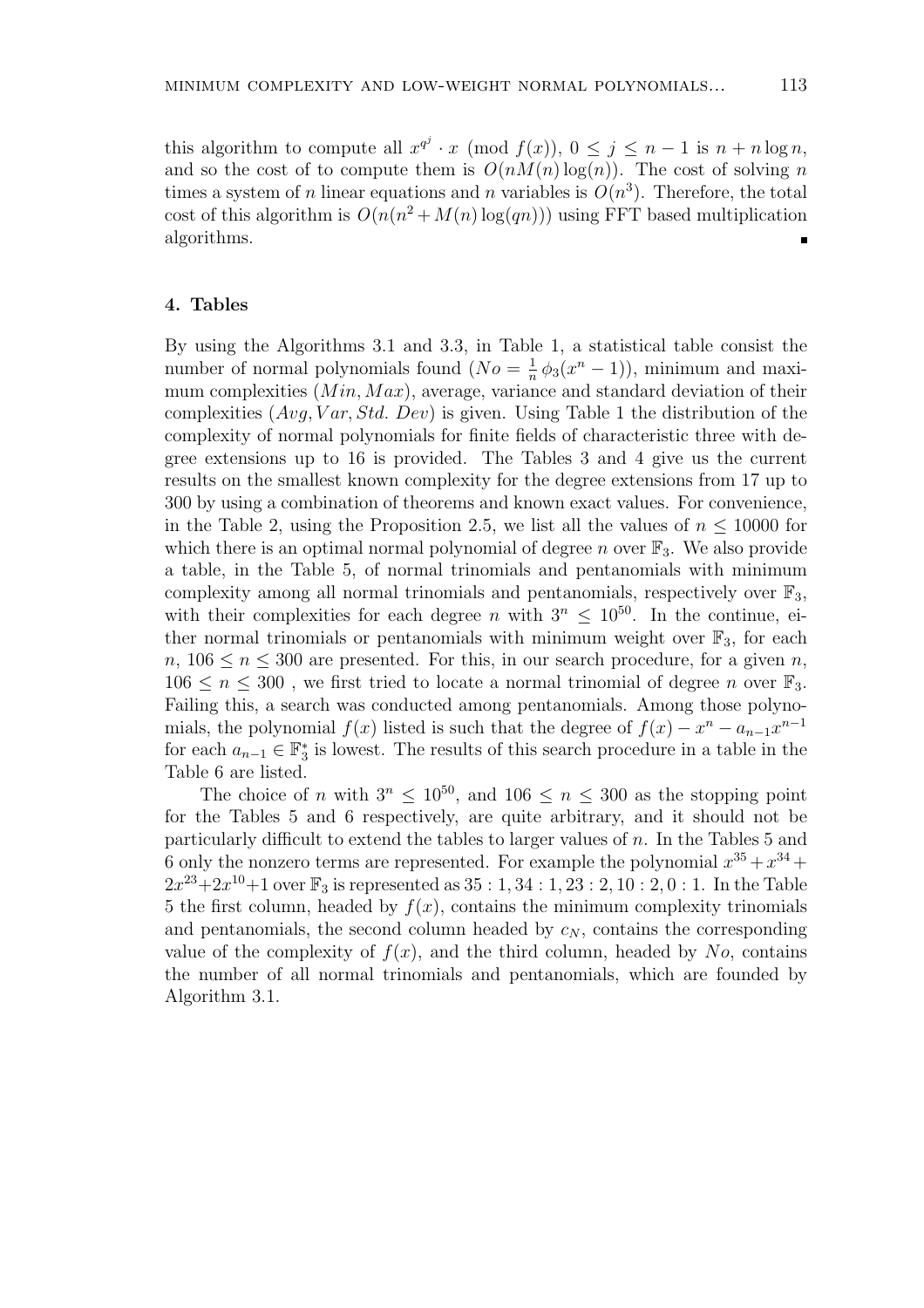| n                                                                                                                 | No                                                    | Min            | Max            | Avg              | Var                             | Std.Dev                                         | <b>Notes</b>                                           |
|-------------------------------------------------------------------------------------------------------------------|-------------------------------------------------------|----------------|----------------|------------------|---------------------------------|-------------------------------------------------|--------------------------------------------------------|
| $\overline{2}$                                                                                                    | $\overline{2}$                                        | $\overline{4}$ | $\overline{4}$ | $\boldsymbol{4}$ | $\theta$                        | $\theta$                                        |                                                        |
| 3                                                                                                                 | 6                                                     | $\overline{7}$ | 8              | 7.3333           | 0.2222                          | 0.4714                                          |                                                        |
| $\boldsymbol{4}$                                                                                                  | 8                                                     | $\overline{7}$ | 13             | 10.75            | 6.1875                          | 2.4875                                          | <b>Optimal</b>                                         |
| 5                                                                                                                 | 32                                                    | 13             | 20             | 17.0625          | 7.8086                          | 2.7944                                          |                                                        |
| 6                                                                                                                 | 54                                                    | $_{11}$        | 32             | 24.3333          | 22.6667                         | 4.761                                           | <b>Optimal</b>                                         |
| $\overline{7}$                                                                                                    | 208                                                   | 24             | 41             | 32.7596          | 15.6249                         | 3.9528                                          |                                                        |
| 8                                                                                                                 | 256                                                   | 22             | 55             | 42.8203          | 29,7099                         | 5.4507                                          |                                                        |
| 9                                                                                                                 | 1458                                                  | 25             | 69             | 53.7407          | 35,7723                         | 5.981                                           |                                                        |
| 10                                                                                                                | 2560                                                  | 28             | 85             | 66.6336          | 45.0837                         | 6.7144                                          |                                                        |
| 11                                                                                                                | 10648                                                 | 31             | 109            | 80.7938          | 51.2433                         | 7.1584                                          |                                                        |
| 12                                                                                                                | 17496                                                 | 49             | 127            | 96.071           | 62.7923                         | 7.9242                                          |                                                        |
| 13                                                                                                                | 70304                                                 | 58             | 145            | 112.6281         | 73.6445                         | 8.5816                                          |                                                        |
| 14                                                                                                                | 151424                                                | 40             | 168            | 130.6227         | 85.6254                         | 9.2534                                          |                                                        |
| 15                                                                                                                | 629856                                                | 43             | 199            | 150.0063         | 97.3465                         | 9.8664                                          |                                                        |
| 16                                                                                                                | 819200                                                | 31             | 220            | 170.6615         | 110.8023                        | 10.5263                                         | <b>Optimal</b>                                         |
| 180<br>150                                                                                                        | Average = $0.680$ $n^2 - 0.328n + 1.781$<br>$R^2 = 1$ |                |                |                  | 120<br>100                      |                                                 | Variance = $0.392p^2 + 1.664p - 2.82$<br>$R^2 = 0.994$ |
| 120<br>90                                                                                                         |                                                       |                |                |                  | 80                              |                                                 |                                                        |
| 60                                                                                                                |                                                       |                |                |                  | 60<br>40                        |                                                 |                                                        |
| 30                                                                                                                |                                                       |                |                |                  | 20                              |                                                 |                                                        |
| $\circ$<br>$\overline{7}$<br>8<br>9 10 11 12 13 14 15 16 17<br>$\mathbf{1}$<br>$\overline{2}$<br>3<br>6<br>5<br>4 |                                                       |                |                |                  | $\Omega$<br>3<br>$\overline{2}$ | 5<br>$\overline{4}$<br>6<br>$\overline{7}$<br>8 | 9<br>10 11 12 13 14 15 16                              |

Table 1: The statistics on the complexity of normal polynomials of degree  $n \leq 16$ over  $F_3$ 

In the Table 6, the columns, headed by  $f(x)$ , contains either normal trinomials or pentanomials with minimum weight. All results in the tables were generated with some matlab programs based on the algorithms, which were stated in the Section . All tables and programs are available in electronic form from the authors.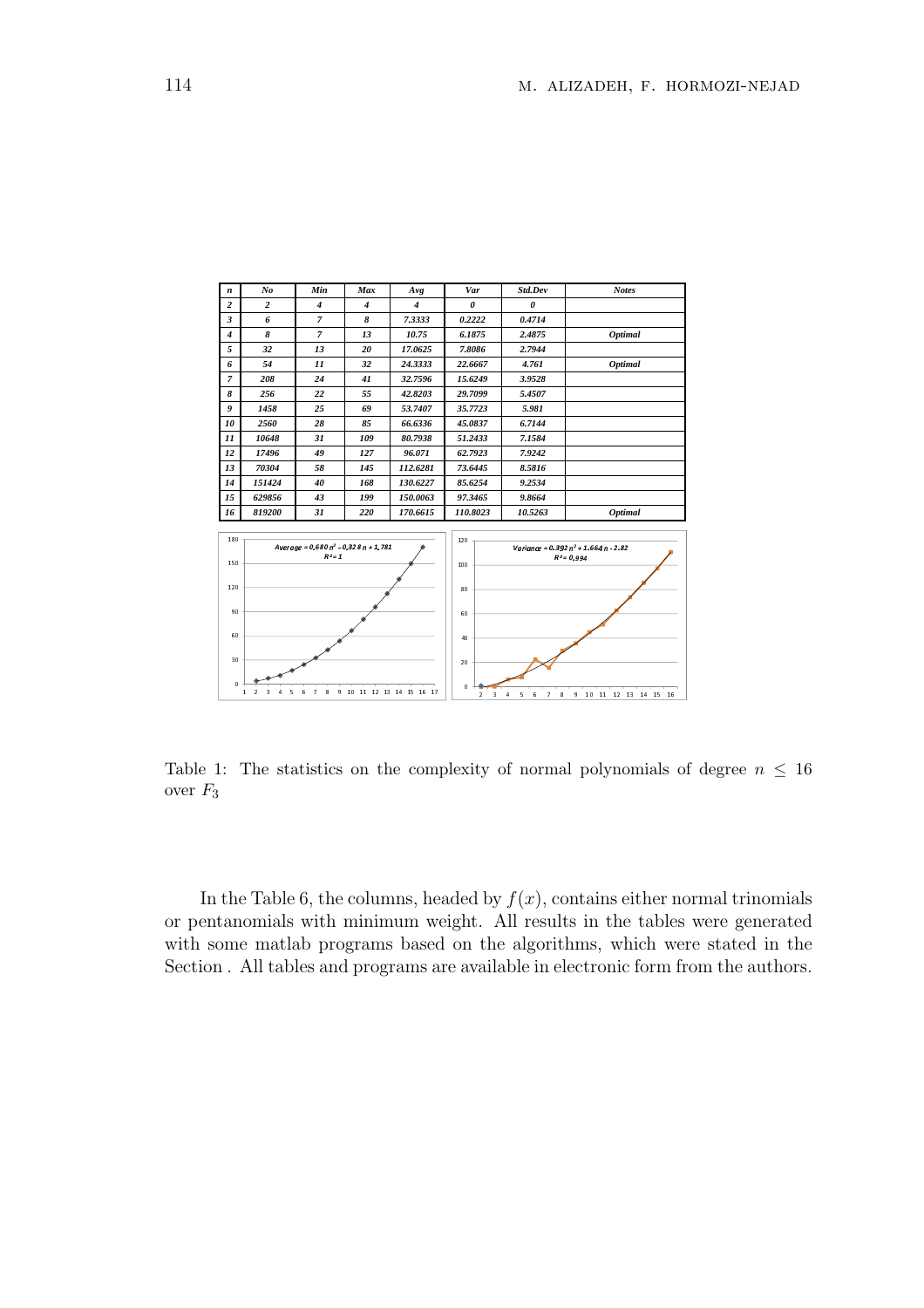| 4    | 6    | 16   | 18   | 28   | 30   | 42   | 52   | 78   | 88   |
|------|------|------|------|------|------|------|------|------|------|
| 100  | 112  | 126  | 136  | 138  | 148  | 162  | 172  | 196  | 198  |
| 210  | 222  | 232  | 256  | 268  | 280  | 282  | 292  | 316  | 330  |
| 352  | 378  | 388  | 400  | 448  | 460  | 462  | 486  | 508  | 520  |
| 556  | 568  | 570  | 592  | 606  | 616  | 630  | 640  | 652  | 676  |
| 690  | 700  | 738  | 750  | 772  | 796  | 808  | 810  | 820  | 822  |
| 856  | 858  | 880  | 906  | 928  | 940  | 952  | 976  | 1012 | 1038 |
| 1048 | 1060 | 1062 | 1086 | 1096 | 1108 | 1122 | 1192 | 1216 | 1228 |
| 1230 | 1276 | 1278 | 1290 | 1300 | 1326 | 1360 | 1372 | 1408 | 1422 |
| 1432 | 1446 | 1458 | 1480 | 1482 | 1492 | 1552 | 1566 | 1578 | 1600 |
| 1612 | 1626 | 1636 | 1662 | 1696 | 1698 | 1708 | 1720 | 1722 | 1732 |
| 1746 | 1830 | 1888 | 1900 | 1912 | 1948 | 1950 | 1972 | 1986 | 1996 |
| 1998 | 2010 | 2068 | 2080 | 2082 | 2128 | 2140 | 2142 | 2152 | 2212 |
| 2236 | 2238 | 2272 | 2308 | 2310 | 2332 | 2346 | 2356 | 2370 | 2380 |
| 2392 | 2416 | 2466 | 2476 | 2502 | 2538 | 2548 | 2608 | 2632 | 2646 |
| 2656 | 2658 | 2682 | 2692 | 2706 | 2718 | 2728 | 2730 | 2740 | 2752 |
| 2766 | 2776 | 2788 | 2800 | 2836 | 2860 | 2896 | 2908 | 2956 | 2968 |
| 3040 | 3088 | 3136 | 3162 | 3208 | 3256 | 3258 | 3270 | 3306 | 3328 |
| 3330 | 3388 | 3390 | 3412 | 3448 | 3460 | 3462 | 3532 | 3546 | 3556 |
| 3558 | 3570 | 3580 | 3582 | 3592 | 3616 | 3642 | 3676 | 3700 | 3726 |
| 3760 | 3796 | 3820 | 3822 | 3832 | 3916 | 3918 | 3928 | 3930 | 3942 |
| 3988 | 4000 | 4002 | 4012 | 4026 | 4048 | 4072 | 4132 | 4156 | 4158 |
| 4216 | 4218 | 4228 | 4230 | 4240 | 4242 | 4252 | 4288 | 4326 | 4336 |
| 4348 | 4362 | 4372 | 4396 | 4408 | 4420 | 4422 | 4446 | 4456 | 4480 |
| 4492 | 4506 | 4516 | 4518 | 4566 | 4602 | 4636 | 4638 | 4648 | 4650 |
| 4662 | 4672 | 4722 | 4758 | 4792 | 4816 | 4830 | 4876 | 4888 | 4902 |
| 4936 | 4972 | 4986 | 4998 | 5008 | 5020 | 5022 | 5080 | 5118 | 5188 |
| 5236 | 5260 | 5272 | 5296 | 5308 | 5332 | 5346 | 5380 | 5392 | 5406 |
| 5416 | 5418 | 5430 | 5440 | 5442 | 5476 | 5478 | 5502 | 5562 | 5572 |
| 5646 | 5656 | 5668 | 5682 | 5692 | 5716 | 5740 | 5778 | 5800 | 5812 |
| 5826 | 5848 | 5860 | 5896 | 5922 | 5980 | 6006 | 6028 | 6052 | 6088 |
| 6112 | 6150 | 6162 | 6172 | 6196 | 6198 | 6220 | 6256 | 6268 | 6316 |
| 6328 | 6342 | 6352 | 6366 | 6378 | 6388 | 6426 | 6448 | 6450 | 6472 |
| 6546 | 6568 | 6570 | 6606 | 6618 | 6652 | 6688 | 6690 | 6736 | 6760 |
| 6762 | 6822 | 6832 | 6856 | 6868 | 6870 | 6906 | 6916 | 6976 | 7000 |
| 7012 | 7038 | 7108 | 7120 | 7158 | 7192 | 7206 | 7228 | 7242 | 7252 |
| 7348 | 7410 | 7432 | 7456 | 7458 | 7516 | 7528 | 7540 | 7576 | 7602 |
| 7648 | 7672 | 7698 | 7722 | 7758 | 7792 | 7816 | 7828 | 7866 | 7876 |
| 7878 | 7900 | 7926 | 7936 | 7948 | 8008 | 8058 | 8068 | 8080 | 8092 |
| 8116 | 8166 | 8178 | 8236 | 8262 | 8272 | 8286 | 8296 | 8310 | 8368 |
| 8418 | 8428 | 8430 | 8442 | 8466 | 8536 | 8538 | 8562 | 8572 | 8596 |
| 8598 | 8608 | 8622 | 8646 | 8668 | 8692 | 8718 | 8730 | 8740 | 8752 |
| 8836 | 8838 | 8848 | 8860 | 8862 | 8886 | 8922 | 8968 | 8970 | 9006 |
| 9028 | 9040 | 9042 | 9066 | 9090 | 9126 | 9136 | 9150 | 9160 | 9172 |
| 9186 | 9198 | 9208 | 9256 | 9280 | 9282 | 9292 | 9318 | 9376 | 9390 |
| 9402 | 9412 | 9460 | 9462 | 9472 | 9496 | 9510 | 9520 | 9532 | 9546 |
| 9628 | 9630 | 9642 | 9676 | 9678 | 9688 | 9738 | 9748 | 9786 | 9810 |
| 9832 | 9870 | 9882 | 9906 | 9928 | 9966 |      |      |      |      |

Table 2: All values of  $n \leq 10000$  for which there is an optimal normal polynomial of degree n over  $\mathbb{F}_3$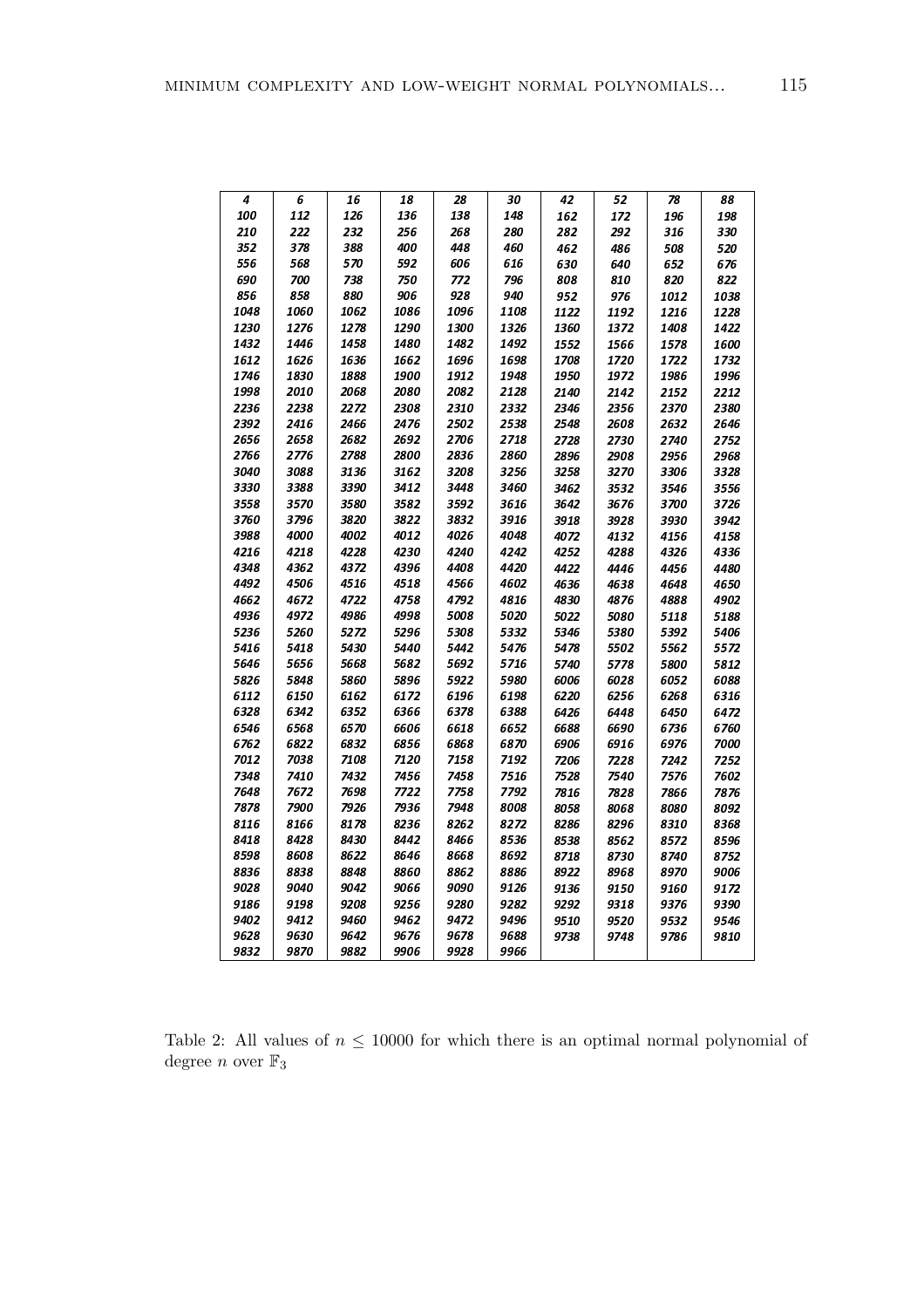| п        | min         | property                          | Method             |
|----------|-------------|-----------------------------------|--------------------|
| 17       | 91          | Random                            |                    |
| 18       | 35          | Op timal                          | Pro 2.5            |
| 19       | 176         | Random                            |                    |
| 20       | 91          | a.b(4,5)                          | pro 2.6            |
| 21       | 61          | Trace ONB(k=2)                    | pro 2.9            |
| 22       | 64          | GNB(k=3)                          | pro 2.7            |
| 23       | 137         | Trace GNB (46, 3)                 | pro 2.8            |
| 24       | 154         | a.b(3,8)                          | pro 2.6            |
| 25       | 121         | Trace ONB( k=4)                   | pro 2.9            |
| 26       | 76          | Trace ONB( k=2)                   | pro 2.9            |
| 27       | 183         | Trace ONB( k=6)                   | pro 2.9            |
| 28       | 55          | Op timal                          | pro 2.5            |
| 29       | 253         | Trace ONB( k=8)                   | pro 2.9            |
| 30       | 59          | Op timal                          | pro 2.5            |
| 31       | 537         | Random                            |                    |
| 32       | 280         | $GNB(k=8)$                        | pro 2.7            |
| 33       | 187         | $GNB(k=6)$                        | pro 2.7            |
| 34       | 166         | Trace ONB(k=4)                    | pro 2.9            |
| 35       | 209         | Trace GNB (70, 3)                 | pro 2.8            |
| 36       | 175         | a.b(9,4)                          | pro 2.6            |
| 37       | 181         | Trace ONB(k=4)                    | pro 2.9            |
| 38       | 569         | $GNB(k=15)$                       | pro 2.7            |
| 39       | 115         | Trace ONB(k=2)                    | pro 2.9            |
| 40       | 286         | a.b(8,5)                          | pro 2.6            |
| 41       | 738         | Trace GNB (246, 3)                | pro 2.8            |
| 42       | 83          | Op timal                          | pro 2.5            |
| 43       | 211         | Trace ONB( k=4)                   | pro 2.9            |
| 44       | 130         | Trace ONB(k=2)                    | pro 2.9            |
| 45       | 325         | a.b(9,5)                          | pro 2.6            |
| 46       | 136         | $GNB(k=3)$                        | pro 2.7            |
| 47       | 323         | Trace ONB( k=6)                   | pro 2.9            |
| 48       | 217         | a.b(3,16)                         | pro 2.6            |
| 49       | 241         | Trace ONB( k=4)                   | pro 2.9            |
| 50       | 148         | Trace ONB( k=2)                   | pro 2.9            |
| 51       | 637         | a.b(3,17)                         | pro 2.6            |
| 52       | 103         | Op timal                          | pro 2.5            |
| 53       | 1093        | Trace ONB( k=20)                  | pro 2.9            |
| 54       | 209         | Trace ONB( k=3)                   | pro 2.9            |
| 55       | 319         | $GNB(k=6)$                        | pro 2.7            |
| 56       | 166         | Trace $ONB(k=2)$                  | pro 2.9            |
| 57       | 617         | Trace ONB( k=10)                  | pro 2.9            |
| 58       | 283         | $GNB(k=4)$                        | pro 2.7            |
| 59       | 1103        | Trace ONB( k=10)                  | pro 2,9            |
| 60       | 637         | a.b(3,20)                         | pro 2.6            |
| 61       | 1021        | Trace ONB(k=16)                   | pro 2.9            |
| 62       | 1301        | $GNB(k=21)$                       | pro 2.7            |
| 63       | 187         | Trace ONB(k=2)                    | pro 2.9            |
| 64       | 313         | $GNB(k=4)$                        | pro 2.7            |
| 65       | 577         | Trace ONB( k=8)                   | pro 2.9            |
| 66       | 196         | $GNB(k=3)$                        | pro 2.7            |
| 67       | 331         | Trace ONB( k=4)                   | pro 2.9            |
| 68       | 202         | Trace ONB( k=2)                   | pro 2.9            |
| 69       | 205         | Trace ONB( k=2)                   | pro 2.9            |
| 70       | 208<br>631  | $GNB(k=3)$                        | pro 2.7<br>pro 2.9 |
| 71       |             | Trace ONB( k=8)                   |                    |
| 72       | 550         | a.b(9,8)                          | pro 2.6            |
| 73       | 361         | Trace ONB( k=4)                   | pro 2.9            |
| 74       | 220         | <u> Trace ONB( k=2)</u>           | <u>pro</u> 2.9     |
| 75       | 847         | a.b(3,25)                         | pro 2.6            |
| 76       | 1232<br>744 | a.b(4,19)                         | pro 2.6            |
| 77       |             | a.b(7,11)                         | pro 2.6            |
| 78       | 155         | Op timal                          | pro 2.5            |
| 79       | 391         | Trace $ONB(k=4)$                  | pro 2.9            |
| 80       | 467         | Trace ONB(k=5)                    | pro 2.9            |
| 81       | 241         | Trace ONB( k=2)<br>$GNB(k=9)$     | pro 2.9            |
| 82       | 737         |                                   | pro 2.7            |
| 83<br>84 | 497         | Trace GNB (166, 3)<br>a, b(3, 28) | pro 2,8            |
| 85       | 385         |                                   | pro 2.6            |
|          | 1183<br>256 | a.b(5,17)<br>Trace ONB( k=2)      | pro 2.6<br>pro 2.9 |
|          |             |                                   |                    |
| 86<br>87 | 1771        | a.b(3,29)                         | pro 2.6            |

| n            | min  | property                 | Method             |
|--------------|------|--------------------------|--------------------|
| 88           | 175  | Optimal                  | pro 2.5            |
| 89           | 3785 | Trace ONB( k=42)         | pro 2.9            |
| 90           | 713  |                          | pro 2.7            |
|              |      | $GNB(k=7)$               |                    |
| 91           | 1392 | a.b(7, 13)               | pro 2.6            |
| 92           | 541  | $GNB(k=5)$               | pro 2.7            |
| 93           | 3759 | a.b(3,31)                | pro 2.6            |
| 94           | 369  | Trace ONB( k=3)          | pro 2.9            |
| 95           | 695  | Trace ONB( k=6)          | pro 2.9            |
| 96           | 1960 | a.b(3,32)                | pro 2.6            |
| 97           | 1633 | Trace ONB( k=16)         | pro 2.9            |
| 98           | 292  | Trace ONB( k=2)          | pro 2.9            |
| 99           | 295  | Trace ONB( k=2)          | pro 2.9            |
| 100          | 199  | Optimal                  | Pro 2.5            |
| 101          | 701  | Trace ONB( k=6)          | pro 2.9            |
| 102          | 1213 | $GNB(k=11)$              | pro 2.7            |
| 103          | 4387 | Trace ONB( k=42)         | pro 2.9            |
| 104          | 611  | Trace ONB( k=5)          | pro 2.9            |
| 105          | 313  | Trace ONB( k=2)          | pro 2.9            |
| 106          | 1156 | $GNB(k=10)$              | pro 2.7            |
| 107          | 955  | Trace ONB( k=8)          | pro 2.9            |
| 108          | 1281 | a.b(4,27)                | pro 2.6            |
| 109          | 3349 | Trace ONB( k=30)         | pro 2.9            |
| 110          | 433  | Trace ONB( k=3)          | pro 2.9            |
| 111          | 1267 | a.b(3,37)                | pro 2.6            |
| 112          | 223  | Optimal                  | Pro 2.5            |
| 113          | 3473 | Trace ONB( k=30)         |                    |
| 114          | 673  |                          | pro 2.9<br>pro 2.7 |
|              |      | $GNB(k=5)$               |                    |
| 115          | 571  | Trace ONB( k=4)          | pro 2.9            |
| 116          | 346  | Trace ONB( k=2)          | pro 2.9            |
| 117          | 5685 | Trace ONB( k=48)         | pro 2.9            |
| 118          | 1155 | Trace ONB( k=9)          | pro 2.9            |
| 119          | 1063 | Trace ONB( k=8)          | pro 2.9            |
| 120          | 2002 | a.b(3,40)                | pro 2.6            |
| 121          | 361  | Trace ONB( k=2)          | pro 2.9            |
| 122          | 1090 | Trace ONB( k=8)          | pro 2.9            |
| 123          | 727  | $GNB(k=6)$               | pro 2.7            |
| 124          | 1723 | $GNB(k=13)$              | pro 2.7            |
| 125          | 749  | Trace GNB (250, 3)       | pro 2.8            |
| 126          | 251  | Optimal                  | Pro 2.5            |
| 127          | 631  | Trace ONB( k=4)          | pro 2.9            |
| 128          | 382  | Trace ONB( k=2)          | pro 2.9            |
| 129          | 1409 | Trace ONB( k=10)         | pro 2.9            |
| 130          | 641  | $GNB(k=4)$               | pro 2.7            |
| 131          | 785  | Trace GNB (262, 3)       | pro 2.8            |
| 132          | 910  | a.b(3,44)                | pro 2.6            |
| 133          | 4224 | a.b(7,19)                | pro 2.6            |
| 134          | 400  | Trace ONB( k=2)          | pro 2.9            |
| 135          | 939  | Trace ONB( k=6)          | pro 2.9            |
| 136          | 271  | Optimal                  | Pro 2.5            |
| 137          | 953  | Trace ONB( k=6)          | pro 2.9            |
| 138          | 275  | Optimal                  | Pro 2.5            |
| 139          | 691  | Trace ONB( k=4)          | pro 2.9            |
| 140          |      | Trace ONB( k=2)          |                    |
| 141          | 418  |                          | pro 2.9            |
| 142          | 2261 | a.b(3,47)                | pro 2.6            |
|              | 706  | Trace ONB( k=4)          | pro 2.9            |
| 143          | 1798 | a.b(11, 13)              | pro 2.6            |
| 144<br>1 A C | 775  | a.b(9,16)                | pro 2.6            |
|              | סכ   | אופויוי<br>10            | oro                |
| 146          | 436  | Trace ONB( k=2)          | pro 2.9            |
| 147          | 1607 | $GNB(k=10)$              | pro 2.7            |
| 148          | 295  | Optimal                  | Pro 2.5            |
| 149          | 1333 | Trace ONB( k=8)          | pro 2.9            |
| 150          | 889  | $GNB(k=5)$               | pro 2.7            |
| 151          | 1051 | Trace $ONB(k=6)$         | pro 2.9            |
| 152          | 1360 | Trace ONB( k=8)          | pro 2.9            |
| 153          | 2275 | a.b(9,17)                | pro 2.6            |
| 154          | 609  | Trace ONB( k=3)          | pro 2.9            |
| 155          | 4775 | Trace ONB( k=30)         | pro 2,9            |
| 156          | 721  | a.b(3, 52)               | pro 2.6            |
| 157          | 4525 | <u> Trace ONB(</u> k=28) | pro 2.9            |
| 158          | 472  | Trace $ONB($ $k=2)$      | pro 2.9            |
|              |      |                          |                    |

Table 3: The smallest known complexities of normal polynomials of degree  $17\leq n\leq 300$ over  $\mathbb{F}_3$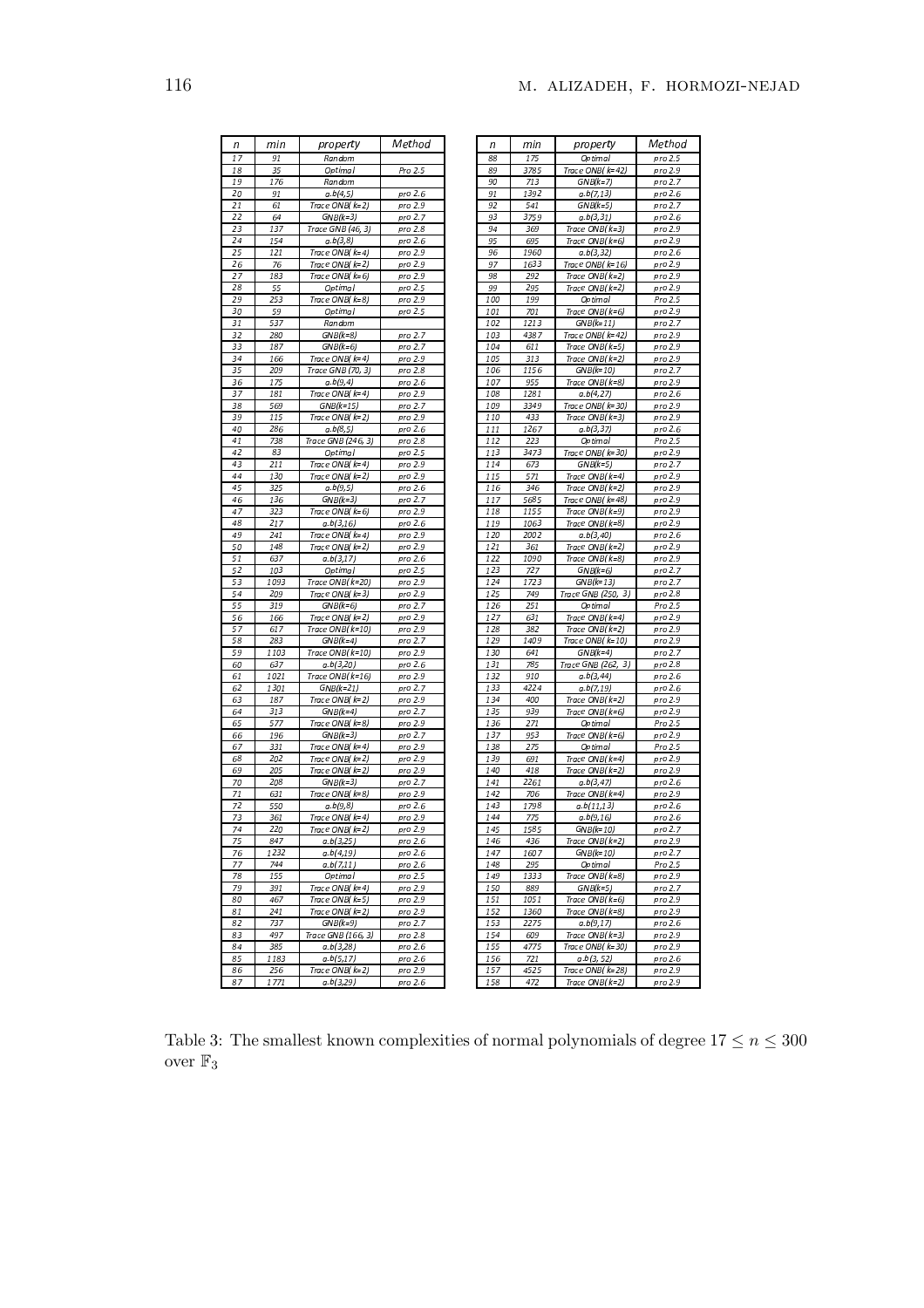| n          | min           | property                             | Method             | n          | min          | property                             | Method             |
|------------|---------------|--------------------------------------|--------------------|------------|--------------|--------------------------------------|--------------------|
| 159        | 5531          | $GNB(k=34)$                          | pro 2.7            | 230        | 688          | Trace $ONB(k=2)$                     | pro 2.9            |
| 160        | 796           | Trace ONB(k=4)                       | pro 2.9            | 231        | 784          | Trace ONB( k=2)                      | pro 2.9            |
| 161        | 4961          | Trace $ONB(k=30)$                    | pro 2.9            | 232        | 463          | Optimal                              | pro 2.5            |
| 162        | 323           | Op timal                             | Pro 2.5            | 233        | 7657         | Trace ONB( k=32)                     | pro 2.9            |
| 163        | 811           | Trace $ONB(k=4)$                     | pro 2.9            | 234        | 1393         | $GNB(k=5)$                           | pro 2.7            |
| 164        | 973           | $GNB(k=5)$                           | pro 2.7            | 235        | 1171         | Trace ONB( k=4)                      | pro 2.9            |
| 165<br>166 | 493<br>496    | Trace $ONB(k=2)$<br>$GNB(k=3)$       | pro 2.9<br>pro 2.7 | 236<br>237 | 2116<br>1653 | Trace ONB( k=8)<br>Trace $ONB(k=6)$  | pro 2.9<br>pro 2.9 |
| 167        | 7471          | Trace ONB(k=44)                      | pro 2.9            | 238        | 1183         | $GNB(k=4)$                           | pro 2.7            |
| 168        | 1162          | a.b(3,56)                            | pro 2.6            | 239        | 2143         | Trace ONB( k=8)                      | pro 2.9            |
| 169        | 841           | Trace $ONB(k=4)$                     | pro 2.9            | 240        | 1333         | a.b(15,16)                           | pro 2.6            |
| 170        | 1523          | $GNB(k=8)$                           | pro 2.7            | 241        | 1681         | Trace $ONB(k=6)$                     | pro 2,9            |
| 171        | 2051          | $GNB(k=12)$                          | pro 2.7            | 242        | 1444         | a.b(2, 121)                          | pro 2.6            |
| 172        | 343           | Op timal                             | pro 2.5            | 243        | 727          | Trace $ONB(k=2)$                     | pro 2.9            |
| 173        | 1037          | Trace GNB (346, 3)                   | pro 2.8            | 244        | 1216         | Trace ONB( k=4)                      | pro 2.9            |
| 174        | 1565          | $GNB(k=9)$                           | pro 2.7            | 245        | 3133         | a.b(5,49)                            | pro 2.6            |
| 175        | 871           | Trace ONB(k=4)                       | pro 2.9            | 246        | 736          | $GNB(k=3)$                           | pro 2.7            |
| 176<br>177 | 526<br>1234   | Trace $ONB(k=2)$                     | pro 2.9            | 247<br>248 | 1723<br>2965 | Trace $ONB(k=6)$                     | pro 2.9            |
| 178        | 2669          | Trace $ONB(k=6)$<br>$GNB(k=15)$      | pro 2.9<br>pro 2.7 | 249        | 2240         | Trace $ONB(k=11)$<br>$GNB(k=9)$      | pro 2.9<br>pro 2.7 |
| 179        | 1603          | Trace ONB(k=8)                       | pro 2.9            | 250        | 748          | $GNB(k=3)$                           | pro 2.7            |
| 180        | 2275          | a.b(9, 20)                           | pro 2.6            | 251        | 4751         | Trace ONB( k=18)                     | pro 2.9            |
| 181        | 1261          | Trace $ONB(k=6)$                     | pro 2.9            | 252        | 1309         | a.b(4,63)                            | pro 2.6            |
| 182        | 2716          | $GNB(k=14)$                          | pro 2.7            | 253        | 1258         | $GNB(k=4)$                           | pro 2.7            |
| 183        | 2003          | Trace ONB( k=10)                     | pro 2.9            | 254        | 760          | Trace $ONB(k=2)$                     | pro 2.9            |
| 184        | 1465          | $GNB(k=7)$                           | pro 2.7            | 255        | 3811         | Optimal                              | pro 2.5            |
| 185        | 1657          | Trace ONB(k=8)                       | pro 2.9            | 256        | 511          | Optimal                              | pro 2.5            |
| 186        | 2789          | $GNB(k=15)$                          | pro 2.7            | 257        | N/A          |                                      |                    |
| 187<br>188 | 1303<br>1115  | Trace $ONB(k=6)$<br>Trace $ONB(k=5)$ | pro 2.9<br>pro 2.9 | 258<br>259 | 1573<br>4344 | $GNB(k=5)$<br>a, b (7, 37)           | pro 2.7<br>pro 2.6 |
| 189        | 565           | Trace $ONB(k=2)$                     | pro 2.9            | 260        | 778          | Trace $ONB(k=2)$                     | pro 2.9            |
| 190        | 563           | $GNB(k=3)$                           | pro 2.7            | 261        | 1551         | $GNB(k=6)$                           | pro 2.7            |
| 191        | 3991          | Trace ONB( k=20)                     | pro 2.9            | 262        | 785          | $GNB(k=3)$                           | pro 2.7            |
| 192        | 2191          | a, b(3, 64)                          | pro 2.6            | 263        | 1835         | Trace $ONB(k=6)$                     | pro 2.9            |
| 193        | 961           | Trace $ONB(k=4)$                     | pro 2.9            | 264        | 1225         | a, b(3, 88)                          | pro 2.6            |
| 194        | 580           | Trace $ONB(k=2)$                     | pro 2.9            | 265        | 1321         | Trace ONB(k=4)                       | pro 2.9            |
| 195        | 2135          | GNB(k=10)                            | pro 2.7            | 266        | 2386         | Trace ONB( k=8)                      | pro 2.9            |
| 196<br>197 | 391<br>3725   | Op timal                             | pro 2.5            | 267<br>268 | 26495        | a.b(3,89)                            | pro 2.6            |
| 198        | 395           | Trace ONB(k=18)<br>Op timal          | pro 2.9<br>pro 2.5 | 269        | 535<br>2413  | Optimal<br>Trace ONB( k=8)           | pro 2.5<br>pro 2.9 |
| 199        | 991           | Trace $ONB(k=4)$                     | pro 2.9            | 270        | 1077         | $Trace ONB(k=3)$                     | pro 2.9            |
| 200        | 598           | Trace $ONB(k=2)$                     | pro 2.9            | 271        | 1891         | Trace ONB( k=6)                      | pro 2.9            |
| 201        | 2201          | Trace ONB(k=10)                      | pro 2,9            | 272        | 1621         | $GNB(k=5)$                           | pro 2.7            |
| 202        | 801           | Trace $ONB(k=3)$                     | pro 2.9            | 273        | 2760         | a.b(7,39)                            | pro 2.6            |
| 203        | 2435          | $GNB(k=12)$                          | pro 2.7            | 274        | 1089         | Trace $ONB(k=3)$                     | pro 2.9            |
| 204        | 1444          | a.b(3,68)                            | pro 2.6            | 275        | 3299         | $GNB(k=12)$                          | pro 2.7            |
| 205        | 1021          | Trace ONB(k=4)                       | pro 2.9            | 276        | 1435         | a.b(4,69)                            | pro 2.6            |
| 206        | 4471          | Trace ONB( k=21)                     | pro 2.9            | 277        | 1381         | Trace $ONB(k=4)$                     | pro 2.9            |
| 207<br>208 | 3425<br>2278  | a.b(9,23)<br>GNB(k=10)               | pro 2.6<br>pro 2.7 | 278<br>279 | 832<br>5285  | Trace $ONB(k=2)$<br>Trace ONB( k=18) | pro 2.9<br>pro 2.9 |
| 209        | 5456          | a.b(11,19)                           | pro 2.6            | 280        | 559          | Optimal                              | pro 2.5            |
| 210        | 419           | Op timal                             | pro 2.5            | 281        | 8681         | Trace ONB( k=30)                     | pro 2.9            |
| 211        | 9032          | Trace $ONB(k=42)$                    | pro 2.9            | 282        | 563          | Optimal                              | pro 2.5            |
| 212        | 1261          | $GNB(k=5)$                           | pro 2.7            | 283        | 1975         | Trace ONB( k=6)                      | pro 2,9            |
| 213        | 1485          | Trace $ONB(k=6)$                     | pro 2.9            | 284        | 850          | Trace $ONB(k=2)$                     | pro 2.9            |
| 214        | 2344          | Trace ONB( k=10)                     | pro 2.9            | 285        | 853          | Trace ONB( k=2)                      | pro 2.9            |
| 215        | 1499          | Trace $ONB(k=6)$                     | pro 2.9            | 286        | 1137         | Trace ONB( k=3)                      | pro 2.9            |
| 216        | 4026          | a, b/8, 27                           | pro 2.6            | 287        | 2003         | Trace $ONB(k=6)$                     | pro 2.9            |
| 217<br>218 | 12888<br>3224 | a, b (7, 31)<br>GNB(k=15)            | pro 2.6<br>pro 2.7 | 288<br>289 | 7000<br>8353 | a, b(9, 32)<br>Trace ONB( k=28)      | pro 2.6<br>pro 2.9 |
| 219        | 2527          | a.b(3,73)                            | pro 2.6            | 290        | 3679         | a.b(5,58)                            | pro 2.6            |
| 220        | 1093          | $GNB(k=4)$                           | pro 2.7            | 291        | 2031         | Trace ONB( k=6)                      | pro 2.9            |
| 221        | 1541          | Trace $ONB(k=6)$                     | pro 2.9            | 292        | 583          | Optimal                              | pro 2.5            |
| 222        | 443           | Op timal                             | pro 2.5            | 293        | 6133         | Trace ONB( k=20)                     | pro 2.9            |
| 223        | 6883          | Trace ONB(k=30)                      | pro 2.9            | 294        | 1753         | $GNB(k=5)$                           | pro 2.7            |
| 224        | 670           | Trace $ONB(k=2)$                     | pro 2.9            | 295        | 14399        | a.b(5,59)                            | pro 2.6            |
| 225        | 3025          | a.b(9,25)                            | pro 2.6            | 296        | 886          | Trace ONB( $k=2$ )                   | pro 2.9            |
| 226        | 3389          | GNB(k=15)                            | pro 2.7            | 297        | 4441         | Trace ONB( k=14)                     | pro 2.9            |
| 227        | N/A           |                                      |                    | 298        | 1486         | Trace ONB( k=4)                      | pro 2.9            |
| 228<br>229 | 4319          | a.b(4,57)                            | pro 2.6<br>pro 2.9 | 299        | 2683         | Trace ONB( k=8)                      | pro 2.9            |
|            | 7069          | Trace ONB( k=30)                     |                    | 300        | 1393         | a.b(3,100)                           | pro 2.6            |

Table 4: Continue of Table 3.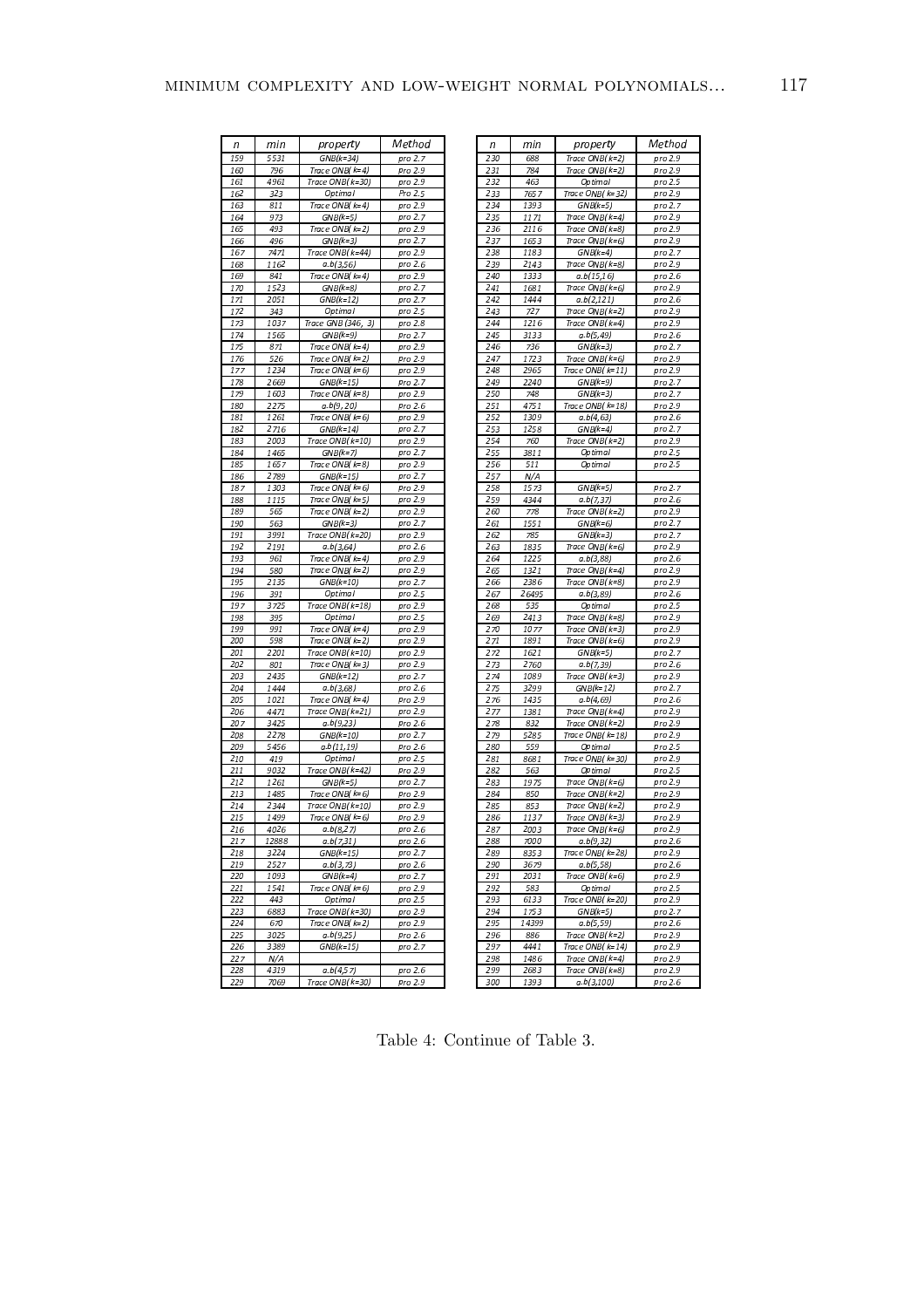| No<br>No<br>f(x)<br>$\mathbf{C_N}$<br>f(x)<br>$\mathbf{C_N}$<br>2:1,1:1,0:2<br>$\overline{4}$<br>52:1,51:1,37:2,14:1,0:2<br>1685<br>300<br>2<br>3:1,2:1,0:2<br>7<br>$\overline{c}$<br>53:1,52:1,34:2,19:2,0:2<br>1758<br>642<br>$\overline{c}$<br>4:1,3:1,0:2<br>13<br>54:1,53:1,35:1,33:1,0:1<br>1857<br>458<br>4<br>1923<br>4:1,3:1,2:1,1:1,0:1<br>7<br>55:1,54:1,49:2,15:2,0:2<br>508<br>19<br>$\overline{2}$<br>56:1,55:1,10:1,7:2,0:2<br>5:1,4:1,0:2<br>1951<br>276<br>14<br>57:1,56:1,26:2,4:2,0:1<br>2072<br>590<br>5:1,4:1,2:1,1:2,0:2<br>13<br>6:1,5:1,3:2,2:2,0:1<br>16<br>16<br>58:1,57:1,55:1,7:1,0:1<br>2152<br>420<br>24<br>38<br>59:1,58:1,42:2,33:2,0:2<br>7:1,6:1,3:2,2:2,0:2<br>2207<br>652<br>39<br>2310<br>8:1,7:1,6:1,2:2,0:2<br>14<br>60:1,59:1,27:2,23:1,0:2<br>318 |
|--------------------------------------------------------------------------------------------------------------------------------------------------------------------------------------------------------------------------------------------------------------------------------------------------------------------------------------------------------------------------------------------------------------------------------------------------------------------------------------------------------------------------------------------------------------------------------------------------------------------------------------------------------------------------------------------------------------------------------------------------------------------------------------------|
|                                                                                                                                                                                                                                                                                                                                                                                                                                                                                                                                                                                                                                                                                                                                                                                            |
|                                                                                                                                                                                                                                                                                                                                                                                                                                                                                                                                                                                                                                                                                                                                                                                            |
|                                                                                                                                                                                                                                                                                                                                                                                                                                                                                                                                                                                                                                                                                                                                                                                            |
|                                                                                                                                                                                                                                                                                                                                                                                                                                                                                                                                                                                                                                                                                                                                                                                            |
|                                                                                                                                                                                                                                                                                                                                                                                                                                                                                                                                                                                                                                                                                                                                                                                            |
|                                                                                                                                                                                                                                                                                                                                                                                                                                                                                                                                                                                                                                                                                                                                                                                            |
|                                                                                                                                                                                                                                                                                                                                                                                                                                                                                                                                                                                                                                                                                                                                                                                            |
|                                                                                                                                                                                                                                                                                                                                                                                                                                                                                                                                                                                                                                                                                                                                                                                            |
|                                                                                                                                                                                                                                                                                                                                                                                                                                                                                                                                                                                                                                                                                                                                                                                            |
| 43<br>61:1,60:1,52:2,37:2,0:2<br>2355<br>844<br>9:1,8:1,3:2,1:2,0:2<br>62                                                                                                                                                                                                                                                                                                                                                                                                                                                                                                                                                                                                                                                                                                                  |
| 46<br>62:1,61:1,51:1,15:2,0:2<br>10:1,9:1,8:2,2:2,0:1<br>57<br>2448<br>502                                                                                                                                                                                                                                                                                                                                                                                                                                                                                                                                                                                                                                                                                                                 |
| 86<br>2537<br>11:1,10:1,7:1,3:2,0:2<br>66<br>63:1,62:1,45:2,27:1,0:2<br>772                                                                                                                                                                                                                                                                                                                                                                                                                                                                                                                                                                                                                                                                                                                |
| 12:1,11:1,3:2,1:2,0:2<br>81<br>40<br>64:1,63:1,27:1,20:1,0:1<br>2607<br>368                                                                                                                                                                                                                                                                                                                                                                                                                                                                                                                                                                                                                                                                                                                |
| 13:1,12:1,0:2<br>121<br>2<br>65:1,64:1,20:2,7:2,0:1<br>2692<br>676                                                                                                                                                                                                                                                                                                                                                                                                                                                                                                                                                                                                                                                                                                                         |
| 13:1,12:1,11:2,10:1,0:2<br>95<br>110<br>66:1,65:1,15:1,13:2,0:2<br>2785<br>604                                                                                                                                                                                                                                                                                                                                                                                                                                                                                                                                                                                                                                                                                                             |
| 14:1,13:1,8:1,3:1,0:1<br>112<br>78<br>67:1,66:1,60:2,10:2,0:1<br>2872<br>676                                                                                                                                                                                                                                                                                                                                                                                                                                                                                                                                                                                                                                                                                                               |
| 152<br>2962<br>398<br>15:1,14:1,8:1,3:1,0:1<br>126<br>68:1,67:1,44:2,43:2,0:2                                                                                                                                                                                                                                                                                                                                                                                                                                                                                                                                                                                                                                                                                                              |
| 16:1,15:1,11:1,2:1,0:1<br>149<br>80<br>69:1,68:1,64:1,36:2,0:2<br>3048<br>804                                                                                                                                                                                                                                                                                                                                                                                                                                                                                                                                                                                                                                                                                                              |
| 3118<br>17:1,16:1,0:2<br>189<br>2<br>70:1,69:1,34:2,32:2,0:1<br>584                                                                                                                                                                                                                                                                                                                                                                                                                                                                                                                                                                                                                                                                                                                        |
| 160<br>150<br>3226<br>768<br>17:1,16:1,7:2,2:2,0:2<br>71:1,70:1,61:2,50:1,0:2                                                                                                                                                                                                                                                                                                                                                                                                                                                                                                                                                                                                                                                                                                              |
| 52<br>130<br>72:1,71:1,68:1,8:2,0:2<br>3348<br>296<br>18:1,17:1,9:2,8:2,0:1<br>218                                                                                                                                                                                                                                                                                                                                                                                                                                                                                                                                                                                                                                                                                                         |
| 19:1,18:1,8:2,3:2,0:1<br>176<br>73:1,72:1,0:2<br>3390<br>2<br>239<br>108<br>3410                                                                                                                                                                                                                                                                                                                                                                                                                                                                                                                                                                                                                                                                                                           |
| 20:1,19:1,6:2,5:2,0:2<br>73:1,72:1,69:2,15:1,0:2<br>980<br>258<br>206<br>74:1,73:1,66:2,35:2,0:1<br>3497<br>640                                                                                                                                                                                                                                                                                                                                                                                                                                                                                                                                                                                                                                                                            |
| 21:1,20:1,15:2,4:2,0:1<br>22:1,21:1,14:1,9:1,0:1<br>150<br>75:1,74:1,42:2,11:2,0:2<br>3600<br>950                                                                                                                                                                                                                                                                                                                                                                                                                                                                                                                                                                                                                                                                                          |
| 275<br>317<br>226<br>76:1,75:1,23:1,11:2,0:2<br>3690<br>610<br>23:1,22:1,19:2,14:2,0:1                                                                                                                                                                                                                                                                                                                                                                                                                                                                                                                                                                                                                                                                                                     |
| 24:1,23:1,10:1,3:1,0:1<br>356<br>92<br>77:1,76:1,57:2,36:1,0:2<br>3800<br>990                                                                                                                                                                                                                                                                                                                                                                                                                                                                                                                                                                                                                                                                                                              |
| 25:1,24:1,8:2,3:2,0:1<br>377<br>282<br>78:1,77:1,66:2,38:1,0:2<br>3900<br>596                                                                                                                                                                                                                                                                                                                                                                                                                                                                                                                                                                                                                                                                                                              |
| 26:1,25:1,15:2,13:2,0:2<br>409<br>156<br>79:1,78:1,68:1,63:1,0:1<br>3998<br>750                                                                                                                                                                                                                                                                                                                                                                                                                                                                                                                                                                                                                                                                                                            |
| 435<br>274<br>4120<br>392<br>27:1,26:1,15:1,3:2,0:2<br>80:1,79:1,35:1,4:1,0:1                                                                                                                                                                                                                                                                                                                                                                                                                                                                                                                                                                                                                                                                                                              |
| 28:1,27:1,26:1,1:2,0:2<br>82<br>210<br>81:1,80:1,48:1,16:2,0:2<br>4192<br>1002                                                                                                                                                                                                                                                                                                                                                                                                                                                                                                                                                                                                                                                                                                             |
| 4293<br>29:1,28:1,15:2,14:1,0:2<br>511<br>302<br>82:1,81:1,48:1,11:1,0:1<br>672                                                                                                                                                                                                                                                                                                                                                                                                                                                                                                                                                                                                                                                                                                            |
| 4387<br>30:1,29:1,5:1,3:1,0:1<br>551<br>258<br>83:1,82:1,67:1,1:1,0:1<br>1124                                                                                                                                                                                                                                                                                                                                                                                                                                                                                                                                                                                                                                                                                                              |
| 260<br>31:1,30:1,21:2,11:2,0:2<br>588<br>84:1,83:1,53:2,10:2,0:1<br>4543<br>528                                                                                                                                                                                                                                                                                                                                                                                                                                                                                                                                                                                                                                                                                                            |
| 32:1,31:1,22:1,17:2,0:2<br>158<br>85:1,84:1,54:1,48:2,0:2<br>629<br>4619<br>1278                                                                                                                                                                                                                                                                                                                                                                                                                                                                                                                                                                                                                                                                                                           |
| 679<br>316<br>86:1,85:1,46:1,15:2,0:2<br>4771<br>708<br>33:1,32:1,8:2,4:2,0:1                                                                                                                                                                                                                                                                                                                                                                                                                                                                                                                                                                                                                                                                                                              |
| 34:1,33:1,24:2,20:1,0:2<br>707<br>230<br>87:1,86:1,83:2,55:1,0:2<br>4881<br>1144                                                                                                                                                                                                                                                                                                                                                                                                                                                                                                                                                                                                                                                                                                           |
| 754<br>402<br>5000<br>494<br>35:1,34:1,23:2,10:2,0:1<br>88:1,87:1,66:1,35:1,0:1                                                                                                                                                                                                                                                                                                                                                                                                                                                                                                                                                                                                                                                                                                            |
| 36:1,35:1,33:1,17:1,0:1<br>805<br>194<br>89:1,88:1,52:2,48:2,0:1<br>5111<br>1114                                                                                                                                                                                                                                                                                                                                                                                                                                                                                                                                                                                                                                                                                                           |
| 856<br>458<br>90:1,89:1,77:2,35:1,0:2<br>5201<br>37:1,36:1,35:2,3:1,0:2<br>888                                                                                                                                                                                                                                                                                                                                                                                                                                                                                                                                                                                                                                                                                                             |
| 891<br>272<br>5335<br>782<br>38:1,37:1,15:1,13:1,0:1<br>91:1,90:1,71:2,6:2,0:1                                                                                                                                                                                                                                                                                                                                                                                                                                                                                                                                                                                                                                                                                                             |
| 39:1,38:1,15:2,13:2,0:2<br>963<br>340<br>92:1,91:1,80:1,9:2,0:2<br>5475<br>668                                                                                                                                                                                                                                                                                                                                                                                                                                                                                                                                                                                                                                                                                                             |
| 40:1,39:1,28:2,23:2,0:2<br>1008<br>232<br>93:1,92:1,81:2,55:1,0:2<br>5577<br>1098                                                                                                                                                                                                                                                                                                                                                                                                                                                                                                                                                                                                                                                                                                          |
| 41:1,40:1,0:2<br>1116<br>2<br>94:1,93:1,53:2,8:1,0:2<br>5656<br>802                                                                                                                                                                                                                                                                                                                                                                                                                                                                                                                                                                                                                                                                                                                        |
| 520<br>5801<br>41:1,40:1,17:2,11:1,0:2<br>1038<br>95:1,94:1,9:2,3:2,0:2<br>1168                                                                                                                                                                                                                                                                                                                                                                                                                                                                                                                                                                                                                                                                                                            |
| 42:1,41:1,26:1,14:2,0:2<br>96:1,95:1,41:2,22:2,0:1<br>5958<br>1104<br>382<br>452                                                                                                                                                                                                                                                                                                                                                                                                                                                                                                                                                                                                                                                                                                           |
| 43:1,42:1,26:1,25:1,0:1<br>1138<br>374<br>97:1,96:1,18:1,11:1,0:1<br>6089<br>1270                                                                                                                                                                                                                                                                                                                                                                                                                                                                                                                                                                                                                                                                                                          |
| 44:1,43:1,18:2,17:2,0:2<br>1226<br>270<br>98:1,97:1,43:2,33:1,0:2<br>6186<br>850                                                                                                                                                                                                                                                                                                                                                                                                                                                                                                                                                                                                                                                                                                           |
| 45:1,44:1,22:1,4:2,0:2<br>1275<br>486<br>99:1,98:1,57:2,18:2,0:2<br>6340<br>1270                                                                                                                                                                                                                                                                                                                                                                                                                                                                                                                                                                                                                                                                                                           |
| 1330<br>380<br>6449<br>748<br>46:1,45:1,19:2,15:1,0:2<br>100:1,99:1,94:2,33:2,0:2                                                                                                                                                                                                                                                                                                                                                                                                                                                                                                                                                                                                                                                                                                          |
| 1391<br>522<br>101:1,100:1,66:1,26:2,0:2<br>6581<br>47:1,46:1,44:1,39:2,0:2<br>1260                                                                                                                                                                                                                                                                                                                                                                                                                                                                                                                                                                                                                                                                                                        |
| 48:1,47:1,44:2,13:2,0:1<br>1475<br>198<br>102:1,101:1,54:2,52:2,0:1<br>6731<br>1018                                                                                                                                                                                                                                                                                                                                                                                                                                                                                                                                                                                                                                                                                                        |
| 49:1,48:1,26:2,14:1,0:2<br>1488<br>702<br>103:1,102:1,75:2,29:1,0:2<br>6864<br>1054                                                                                                                                                                                                                                                                                                                                                                                                                                                                                                                                                                                                                                                                                                        |
| 366<br>6995<br>454<br>50:1,49:1,40:2,10:2,0:1<br>1549<br>104:1,103:1,27:1,18:1,0:1<br>1705                                                                                                                                                                                                                                                                                                                                                                                                                                                                                                                                                                                                                                                                                                 |
| 51:1,50:1,0:2<br>7106<br>1146<br>2<br>105:1,104:1,33:2,28:2,0:2<br>51:1,50:1,42:2,33:2,0:2<br>1658<br>576                                                                                                                                                                                                                                                                                                                                                                                                                                                                                                                                                                                                                                                                                  |

Table 5: Minimum complexity trinomials and pentanomials of degree  $n\leq 105$  over  $F_3$ with their complexities  $% \left\vert \cdot \right\rangle$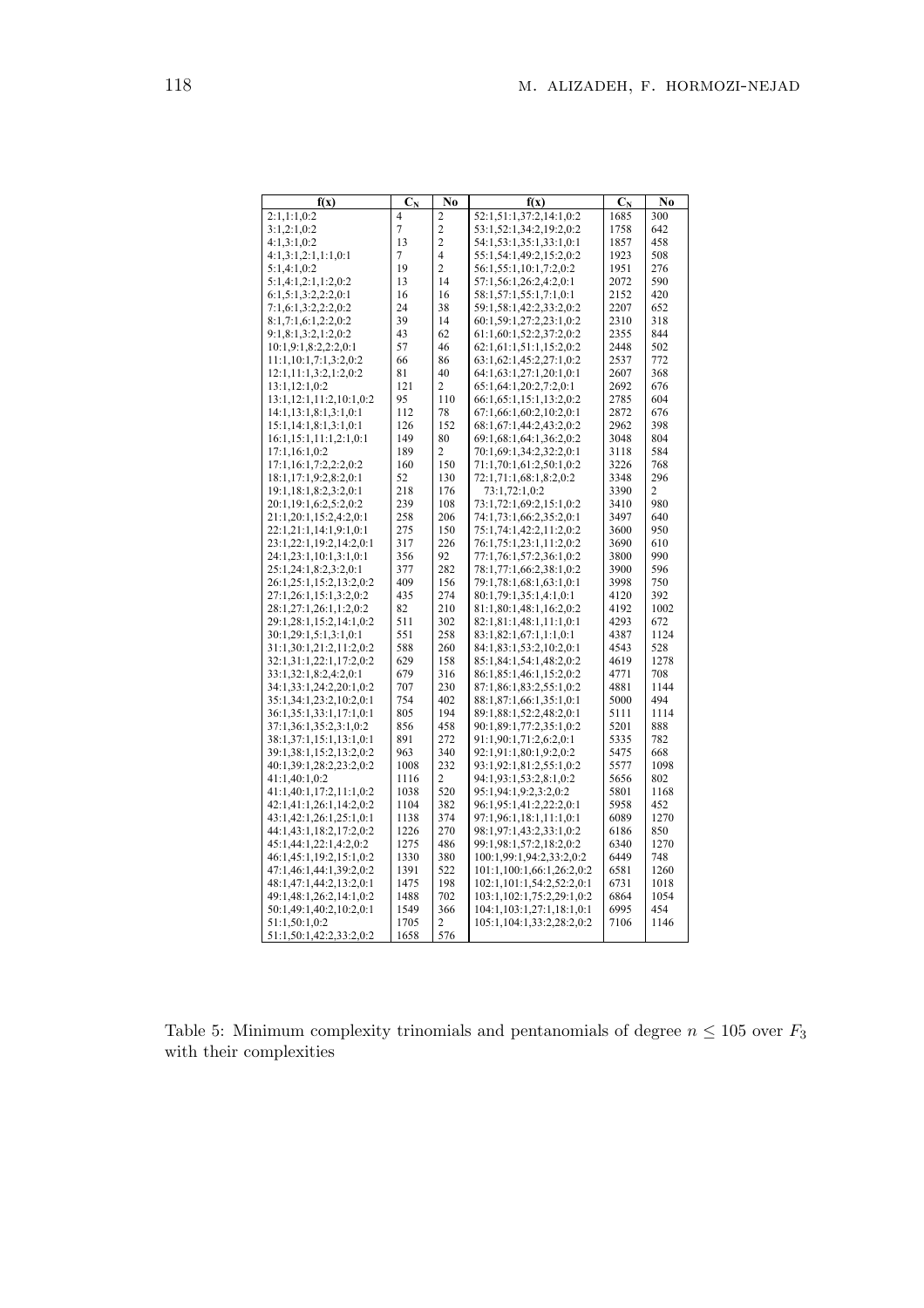| 106:1,105:1,10:2,1:2,0:2 | 156:1,155:1,27:2,1:1,0:2  | 206:1,205:1,25:1,1:2,0:2  | 256:1,255:1,15:2,1:1,0:2  |
|--------------------------|---------------------------|---------------------------|---------------------------|
| 107:1,106:1,14:2,1:2,0:1 | 157:1,156:1,6:1,1:1,0:1   | 207:1,206:1,8:1,1:2,0:2   | 257:1,256:1,9:1,1:2,0:2   |
| 108:1,107:1,16:2,1:2,0:2 | 158:1,157:1,28:1,1:1,0:1  | 208:1,207:1,26:1,1:2,0:2  | 258:1,257:1,12:1,1:1,0:1  |
| 109:1,108:1,17:2,1:2,0:2 | 159:1,158:1,24:2,1:2,0:1  | 209:1,208:1,12:1,1:2,0:2  | 259:1,258:1,28:1,1:2,0:2  |
| 110:1,109:1,49:2,1:1,0:2 | 160:1,159:1,2:2,1:2,0:1   | 210:1,209:1,43:1,1:1,0:1  | 260:1,259:1,10:2,1:2,0:2  |
| 111:1,110:1,16:1,1:1,0:1 | 161:1,160:1,17:2,1:2,0:2  | 211:1,210:1,9:1,1:2,0:2   | 261:1,260:1,19:2,1:2,0:2  |
| 112:1,111:1,14:1,1:1,0:1 | 162:1,161:1,15:2,1:2,0:2  | 212:1,211:1,28:2,1:2,0:1  | 262:1,261:1,6:1,1:1,0:1   |
| 113:1,112:1,10:2,1:2,0:2 | 163:1,162:1,11:1,1:2,0:2  | 213:1,212:1,8:1,1:1,0:1   | 263:1,262:1,12:1,1:2,0:2  |
| 114:1,113:1,28:1,1:2,0:2 | 164:1,163:1,17:2,1:1,0:2  | 214:1,213:1,24:1,1:1,0:1  | 264:1,263:1,83:2,1:1,0:2  |
| 115:1,114:1,2:2,1:2,0:2  | 165:1,164:1,4:1,1:2,0:2   | 215:1,214:1,13:1,1:2,0:2  | 265:1,264:1,12:1,1:1,0:1  |
| 116:1,115:1,17:1,1:2,0:2 | 166:1,165:1,6:1,1:1,0:1   | 216:1,215:1,18:1,1:2,0:2  | 266:1,265:1,11:1,1:2,0:2  |
| 117:1,116:1,12:1,1:2,0:2 | 167:1,166:1,18:1,1:1,0:1  | 217:1,216:1,30:2,1:2,0:2  | 267:1,266:1,2:2,1:2,0:2   |
| 118:1,117:1,22:2,1:2,0:1 | 168:1,167:1,6:2,1:2,0:1   | 218:1,217:1,8:1,1:2,0:2   | 268:1,267:1,110:1,1:1,0:1 |
| 119:1,118:1,8:2,1:2,0:2  | 169:1,168:1,6:1,1:2,0:2   | 219:1,218:1,2:2,1:2,0:2   | 269:1,268:1,5:2,1:1,0:2   |
| 120:1,119:1,14:2,1:2,0:1 | 170:1,169:1,3:2,1:1,0:2   | 220:1,219:1,3:2,1:1,0:2   | 270:1,269:1,16:1,1:1,0:1  |
| 121:1,120:1,0:2          | 171:1,170:1,23:2,1:1,0:2  | 221:1,220:1,4:2,1:2,0:1   | 271:1,270:1,3:2,1:2,0:2   |
| 122:1,121:1,11:2,1:2,0:2 | 172:1,171:1,7:1,1:1,0:1   | 222:1,221:1,16:2,1:2,0:1  | 272:1,271:1,94:1,1:2,0:2  |
| 123:1,122:1,4:1,1:2,0:2  | 173:1,172:1,20:1,1:1,0:1  | 223:1,222:1,15:2,1:1,0:2  | 273:1,272:1,29:2,1:2,0:2  |
| 124:1,123:1,38:1,1:1,0:1 | 174:1,173:1,46:2,1:2,0:1  | 224:1,223:1,28:2,1:2,0:1  | 274:1,273:1,53:2,1:1,0:2  |
| 125:1,124:1,11:1,1:1,0:1 | 175:1,174:1,28:2,1:2,0:1  | 225:1,224:1,11:1,1:2,0:2  | 275:1,274:1,10:2,1:2,0:2  |
| 126:1,125:1,6:2,1:2,0:2  | 176:1,175:1,163:1,1:1,0:1 | 226:1,225:1,22:2,1:2,0:2  | 276:1,275:1,15:1,1:1,0:1  |
| 127:1,126:1,3:1,1:2,0:2  | 177:1,176:1,16:1,1:1,0:1  | 227:1,226:1,13:1,1:2,0:2  | 277:1,276:1,8:1,1:2,0:2   |
| 128:1,127:1,10:1,1:1,0:1 | 178:1,177:1,22:2,1:2,0:2  | 228:1,227:1,16:2,1:2,0:2  | 278:1,277:1,9:1,1:2,0:2   |
| 129:1,128:1,2:2,1:2,0:2  | 179:1,178:1,9:1,1:2,0:2   | 229:1,228:1,3:1,1:1,0:1   | 279:1,278:1,15:1,1:2,0:2  |
| 130:1,129:1,51:1,1:2,0:2 | 180:1,179:1,115:2,1:1,0:2 | 230:1,229:1,22:2,1:2,0:1  | 280:1,279:1,14:1,1:2,0:2  |
| 131:1,130:1,4:2,1:2,0:1  | 181:1,180:1,7:1,1:1,0:1   | 231:1,230:1,42:2,1:2,0:1  | 281:1,280:1,3:1,1:2,0:2   |
| 132:1,131:1,18:1,1:1,0:1 | 182:1,181:1,13:1,1:2,0:2  | 232:1,231:1,90:2,1:2,0:2  | 282:1,281:1,15:2,1:1,0:2  |
| 133:1,132:1,11:2,1:2,0:2 | 183:1,182:1,42:2,1:2,0:2  | 233:1,232:1,29:2,1:2,0:2  | 283:1,282:1,3:1,1:2,0:2   |
| 134:1,133:1,10:1,1:1,0:1 | 184:1,183:1,13:2,1:1,0:2  | 234:1,233:1,11:2,1:2,0:2  | 284:1,283:1,19:2,1:1,0:2  |
| 135:1,134:1,16:1,1:2,0:2 | 185:1,184:1,6:1,1:1,0:1   | 235:1,234:1,2:2,1:2,0:1   | 285:1,284:1,18:1,1:1,0:1  |
| 136:1,135:1,20:2,1:2,0:1 | 186:1,185:1,8:1,1:2,0:2   | 236:1,235:1,4:2,1:2,0:1   | 286:1,285:1,33:1,1:2,0:2  |
| 137:1,136:1,0:2          | 187:1,186:1,15:2,1:1,0:2  | 237:1,236:1,14:1,1:1,0:1  | 287:1,286:1,2:2,1:2,0:1   |
| 138:1,137:1,46:2,1:2,0:1 | 188:1,187:1,3:1,1:1,0:1   | 238:1,237:1,3:1,1:2,0:2   | 288:1,287:1,34:2,1:2,0:1  |
| 139:1,138:1,2:2,1:2,0:1  | 189:1,188:1,9:1,1:2,0:2   | 239:1,238:1,12:2,1:2,0:1  | 289:1,288:1,8:1,1:1,0:1   |
| 140:1,139:1,23:1,1:1,0:1 | 190:1,189:1,40:1,1:1,0:1  | 240:1,239:1,17:1,1:2,0:2  | 290:1,289:1,8:2,1:2,0:1   |
| 141:1,140:1,5:1,1:1,0:1  | 191:1,190:1,13:2,1:1,0:2  | 241:1,240:1,2:1,1:2,0:2   | 291:1,290:1,25:2,1:2,0:2  |
| 142:1,141:1,4:1,1:1,0:1  | 192:1,191:1,14:2,1:2,0:1  | 242:1,241:1,91:1,1:2,0:2  | 292:1,291:1,3:2,1:1,0:2   |
|                          |                           |                           |                           |
| 143:1,142:1,5:1,1:2,0:2  | 193:1,192:1,5:1,1:1,0:1   | 243:1,242:1,45:1,1:2,0:2  | 293:1,292:1,10:1,1:1,0:1  |
| 144:1,143:1,18:2,1:2,0:1 | 194:1,193:1,40:2,1:2,0:1  | 244:1,243:1,31:1,1:1,0:1  | 294:1,293:1,40:2,1:2,0:1  |
| 145:1,144:1,2:1,1:2,0:2  | 195:1,194:1,11:1,1:1,0:1  | 245:1,244:1,24:2,1:2,0:1  | 295:1,294:1,56:2,1:2,0:2  |
| 146:1,145:1,28:2,1:2,0:1 | 196:1,195:1,3:2,1:1,0:2   | 246:1,245:1,88:1,1:1,0:1  | 296:1,295:1,102:1,1:2,0:2 |
| 147:1,146:1,3:1,1:2,0:2  | 197:1,196:1,45:1,1:2,0:2  | 247:1,246:1,21:1,1:2,0:2  | 297:1,296:1,78:1,1:1,0:1  |
| 148:1,147:1,26:1,1:2,0:2 | 198:1,197:1,22:1,1:1,0:1  | 248:1,247:1,20:2,1:2,0:1  | 298:1,297:1,34:2,1:2,0:2  |
| 149:1,148:1,10:1,1:2,0:2 | 199:1,198:1,15:1,1:2,0:2  | 249:1,248:1,11:2,1:2,0:2  | 299:1,298:1,10:1,1:1,0:1  |
| 150:1,149:1,21:1,1:2,0:2 | 200:1,199:1,19:2,1:2,0:2  | 250:1,249:1,107:2,1:1,0:2 | 300:1,299:1,3:2,1:1,0:2   |
| 151:1,150:1,39:2,1:1,0:2 | 201:1,200:1,20:1,1:2,0:2  | 251:1,250:1,53:1,1:2,0:2  |                           |
| 152:1,151:1,7:2,1:1,0:2  | 202:1,201:1,53:2,1:1,0:2  | 252:1,251:1,33:1,1:1,0:1  |                           |
| 153:1,152:1,7:1,1:2,0:2  | 203:1,202:1,10:2,1:2,0:1  | 253:1,252:1,40:1,1:1,0:1  |                           |
| 154:1,153:1,35:1,1:1,0:1 | 204:1,203:1,12:1,1:2,0:2  | 254:1,253:1,26:1,1:1,0:1  |                           |
| 155:1,154:1,2:1,1:2,0:2  | 205:1,204:1,18:1,1:1,0:1  | 255:1,254:1,4:2,1:2,0:2   |                           |

Table 6: All normal trinomials or pentanomials with minimum weight of degree  $106 \le n \le 300$  over  $F_3$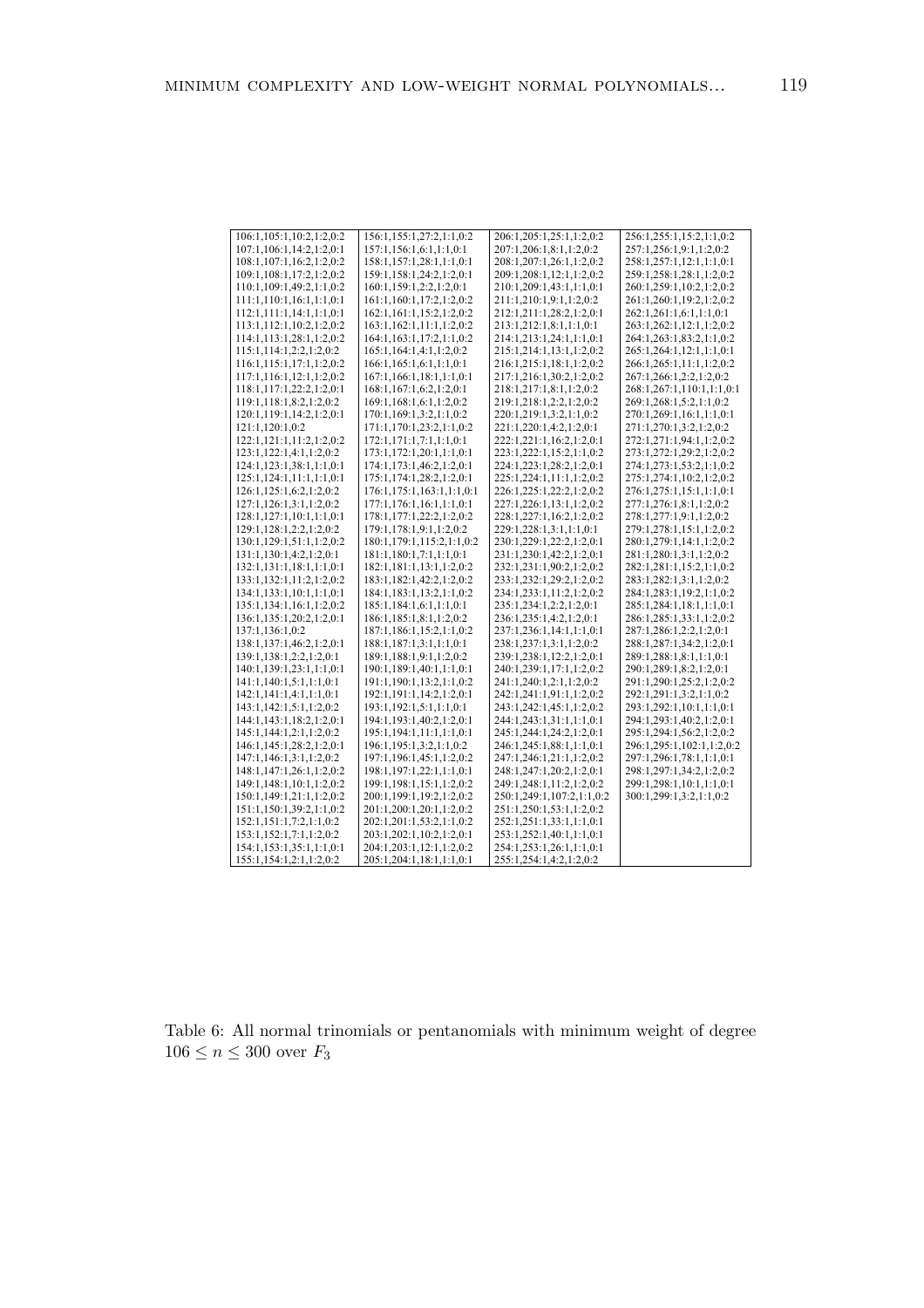#### 5. Conjectures

By using the data in the Table 1, the statements of conjectures, which have been stated in [15] for finite fields with characteristic two, are studied for finite fields of characteristic three. the results of our studying procedure are described in the following conjectures.

Conjecture 5.1 An upper bound for average of the complexities of normal polynomials of degree n over  $\mathbb{F}_3$  is  $n^2-n+2$ 3 .

Conjecture 5.2 An upper bound for variance of the complexities of normal polynomials of degree n over  $\mathbb{F}_3$  is  $n^2 + 3n - 5$ 2 .

Conjecture 5.3 Since the probability of finding a normal polynomial of complexity  $c_N \leq kn$  is similar to finding the density under the normalized curve as  $P(c_N \leq kn) = P | Z \leq$  $(kn - \mu)$ σ , where  $\mu$  and  $\sigma^2$  denote the average and the variance of the complexities of normal polynomials of degree n over  $\mathbb{F}_3$ , respectively. So, according to the above conjectures, by giving  $\mu =$  $n^2 - n + 2$ 3 and  $\sigma^2 = \frac{n^2 + 3n - 5}{2}$  $\frac{5h}{2}$ , computing the Z-score of kn gives  $z_p =$  $kn - \frac{n^2 - n + 2}{3}$  $\frac{16}{\frac{3}{2}}$  $n^2+3n-5$ 2 . Hence,

it is obvious that if k is a constant, then the Z-score becomes infinitely small. Relating this to the complexity distribution, this implies that the upper bound on the minimum complexity vanishes, which is a contradiction since the minimum possible complexity is  $2n - 1$ . So there is no constant k such that the complexity  $c_N$  of  $\mathbb{F}_{3^n}$  is bounded above by kn for all n.

### References

- [1] Ahmadi, O., Hankerson, D., Menezes, A., Software Implementation of Arithmetic in  $\mathbb{F}_{3^m}$ , Lecture Notes in Computer Science, 2007, 85-102.
- [2] ALIZADEH, M., Some algorithms for normality testing irreducible polynomials and computing complexity of the normal polynomials over finite fields, Applied Mathematical Sciences, vol. 6, no. 40 (2012), 1997-2003.
- [3] CANTOR, D., KALTOFEN, E., On fast multiplication of polynomials over arbitrary algebras, Acta. Inform., 28 (1991), 693-701.
- [4] CHRISTOPOULOU, M., GAREFALAKIS, T., PANARIO, D., THOMSON, D., The trace of an optimal normal element and low complexity normal bases, Des. Codes Cryptogr, 49 (2008), 199-215.
- [5] Christopoulou, M., Garefalakis, T., Panario, D., Thomson, D., Gauss periods as constructions of low complexity normal bases, Des. Codes Cryptogr., vol. 62, issue 1 (2012), 43-62.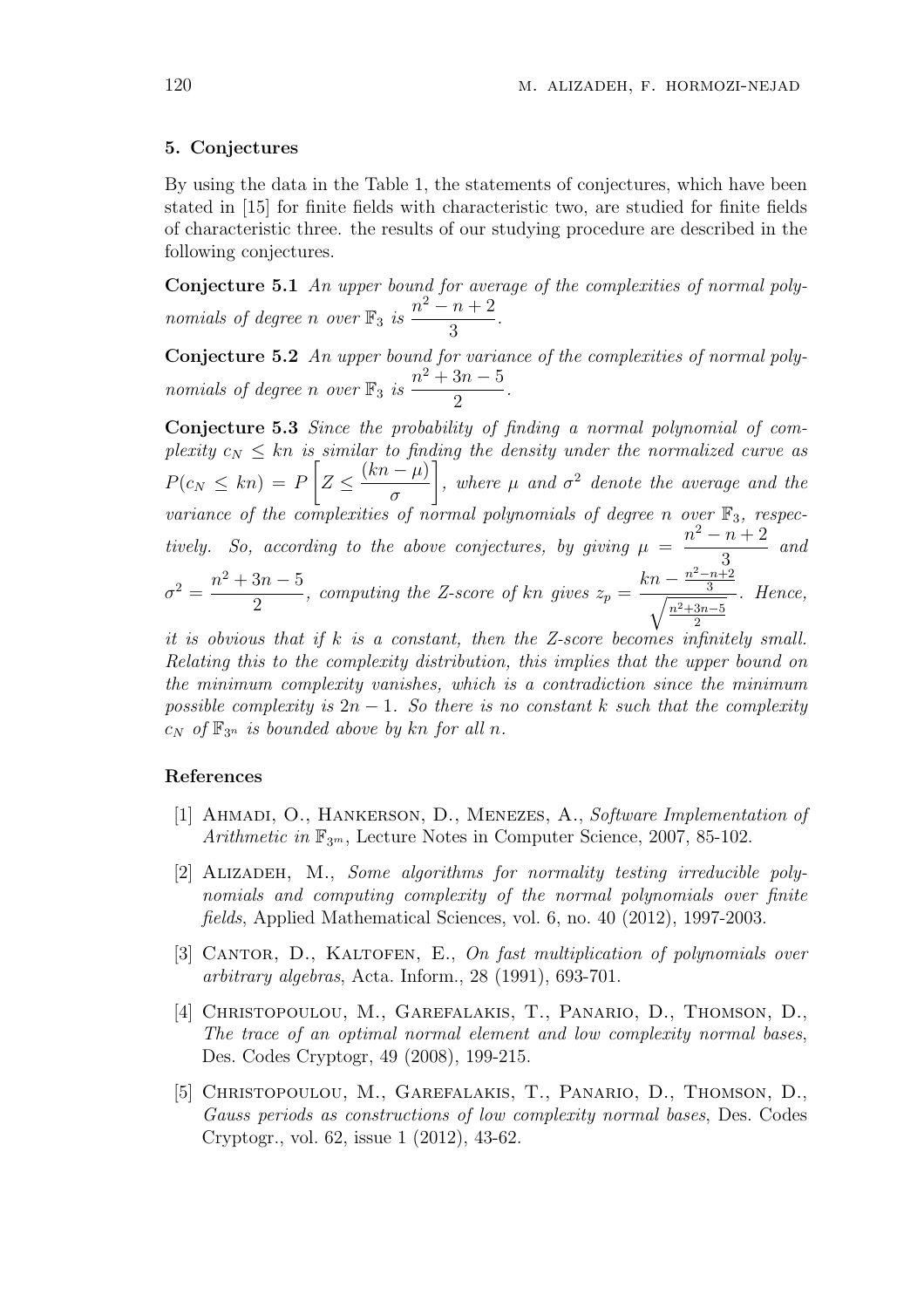- [6] Cohen, H., Frey, G., Handbook of Elliptic and Hyperelliptic Curve Cryptography, Discrete Mathematics and its Applications Series, Chapman and Hall/CRC, 2006.
- [7] Feisel, S., Gathen, J. von zur, Shokrollahi, M.A., Normal Bases via General Gauss Periods, Mathematics of Computation, vol. 68, no. 225 (1999), 271-290.
- [8] Geiselmann, W., Algebraische Algorithmenentwicklung am Beispiel der Arithmetik in endlichen Körpern, Dissertation, Universität Karlsruhe, 1992.
- [9] Grabher, P., Page, D., Hardware acceleration of the Tate pairing in characteristic three, Cryptographic Hardware and Embedded Systems-CHES 2005, LNCS 3659 (2005), 398-411.
- [10] GRANGER, R., PAGE, D., STAM, M., Hardware and software normal basis arithmetic for pairing based cryptography in characteristic three, IEEE Transactions on Computers, 54 (2005), 852-860.
- [11] HARRISON, K., PAGE, D., SMART, N., Software implementation of finite fields of characteristic three, for use in pairing-based cryptosystems, LMS Journal of Computation and Mathematics, 5 (2002), 181-193.
- [12] Jungnickel, D., Finite Fields: Structure and Arithmetics, B.I. Wissenschaftsverlag, Mannheim, Germany, 1993.
- [13] KERINS, T., MARNANE, W., POPOVICI, E., BARRETO, P., *Efficient hard*ware for the Tate pairing calculation in characteristic three, Cryptographic Hardware and Embedded Systems-CHES 2005, LNCS 3659 (2005), 412-426.
- [14] KNUTH, D., The art of computer programming, Vol. 2: Seminumerical algorithms, 2nd ed. Addison-Wesley, Reading MA, 1981.
- [15] Masuda, A.M., Moura, L., Panario, D., Thomson, D., Low Complexity Normal Elements over Finite Fields of Characteristic Two, IEEE Trans. Comput., 57 (2008), 990-1001.
- [16] Menezes, A.J., Blake, I.F., Gao, X., Mullin, R.C., Vanstone, S.A., Yaghoobian, T., Applications of finite fields, Kluwer Academic Publishers, Boston, Dordrecht, Lancaster, 1993.
- [17] MORGAN, I.H., MULLEN, G.L., *Primitive normal polynomial over finite* fields, Math. Computation, 63 (1994), 759-765; Supplement: S19-S23.
- [18] Mullin, R., Onyszchuk, I., Vanstone, S., Wilson, R., Optimal normal bases in  $GF(p^n)$ , Discrete Applied Math., 22 (1988/1989), 149-161.
- [19] Page, D., Smart, N., Hardware implementation of finite fields of characteristic three, Cryptographic Hardware and Embedded Systems-CHES 2002, LNCS 2523 (2003), 529-539.